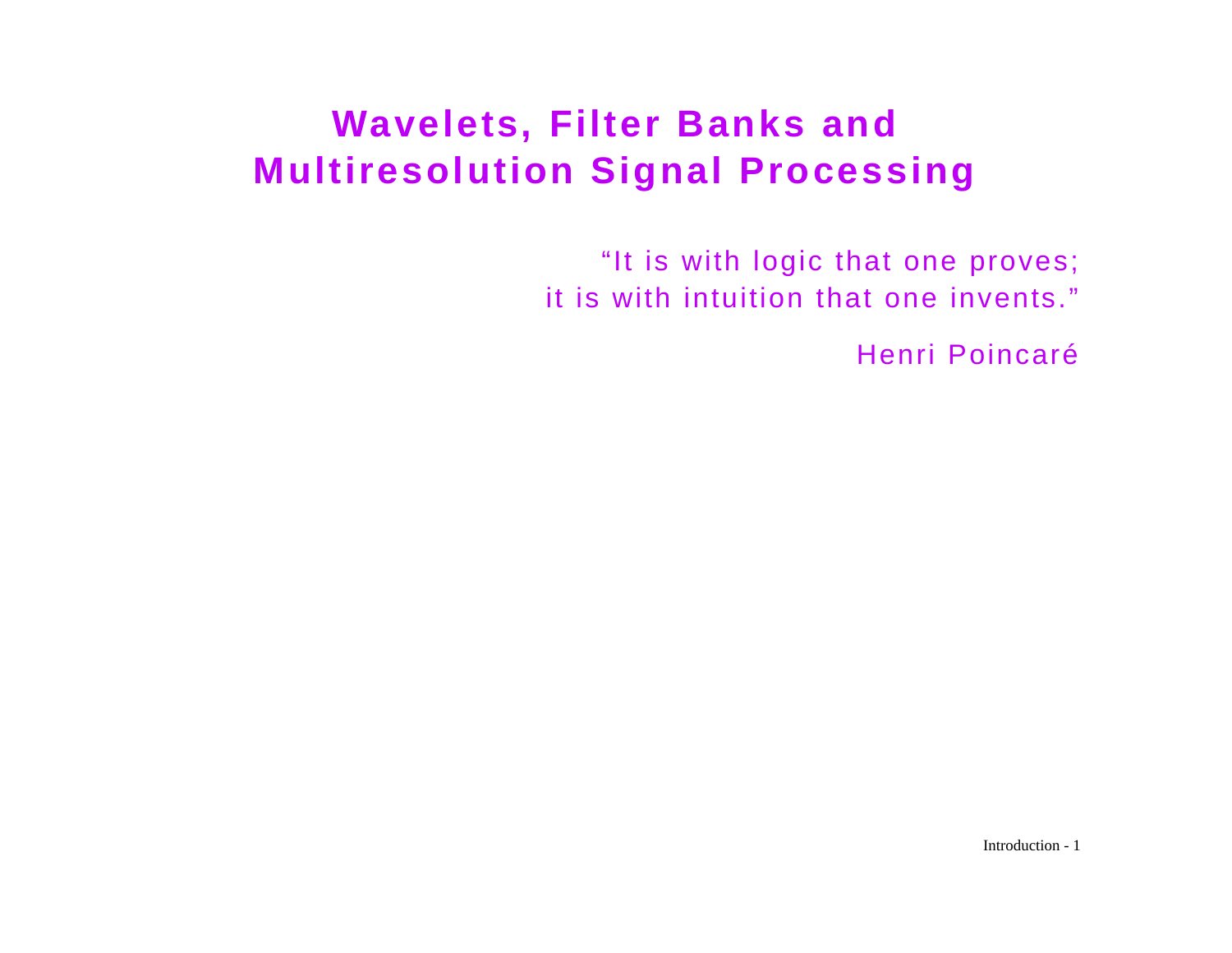**A bit of history: from Fourier to Haar to wavelets**

**Old topic: representations of functions**

**1807: Joseph Fourier upsets the French Academy**

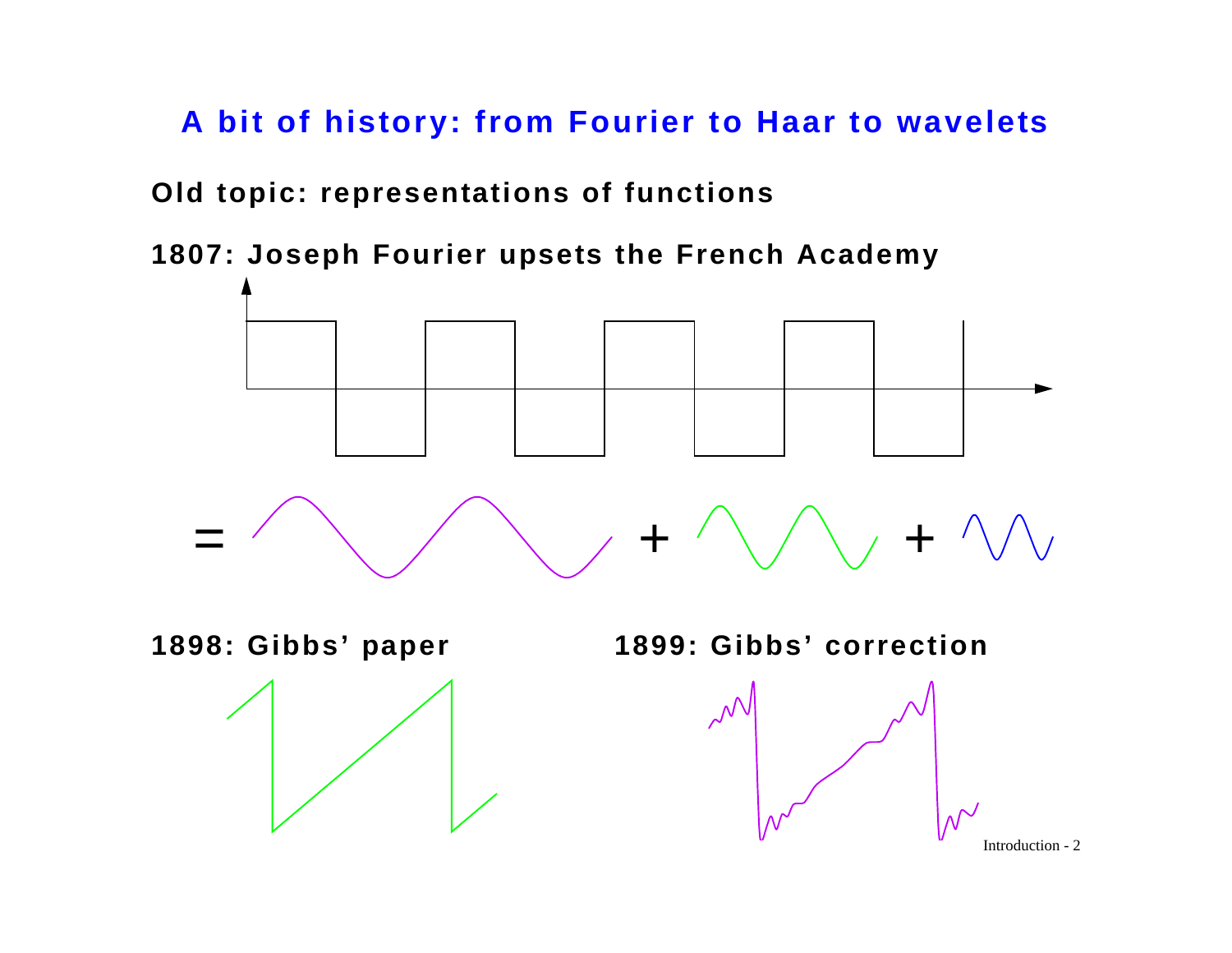#### **1910: Alfred Haar discovers the Haar waveletdual to the Fourier construction**



#### **Why do this? What makes it work?**

• basic atoms form an orthonormal set

#### **Note**

- $\bullet$  sines/cosines and Haar functions are ON bases for  $\mathrm{L}_2(\mathfrak{R})$
- both are structured orthonormal bases
- they have different time and frequency behavior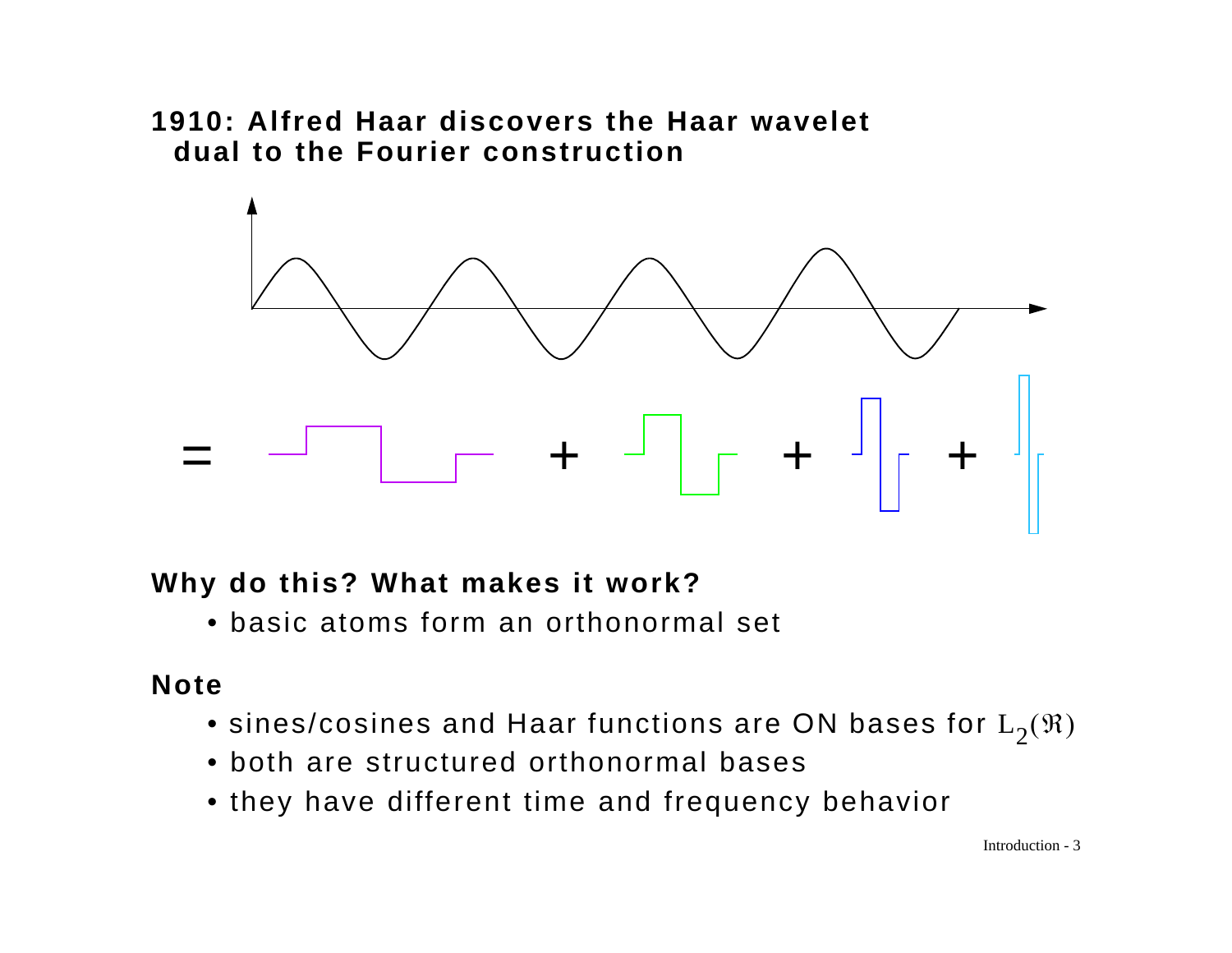#### **1930: Heisenberg discovers that you cannot have your cake and eat it too!**



### **Uncertainty principle**

• lower bound on TF product



Introduction - 4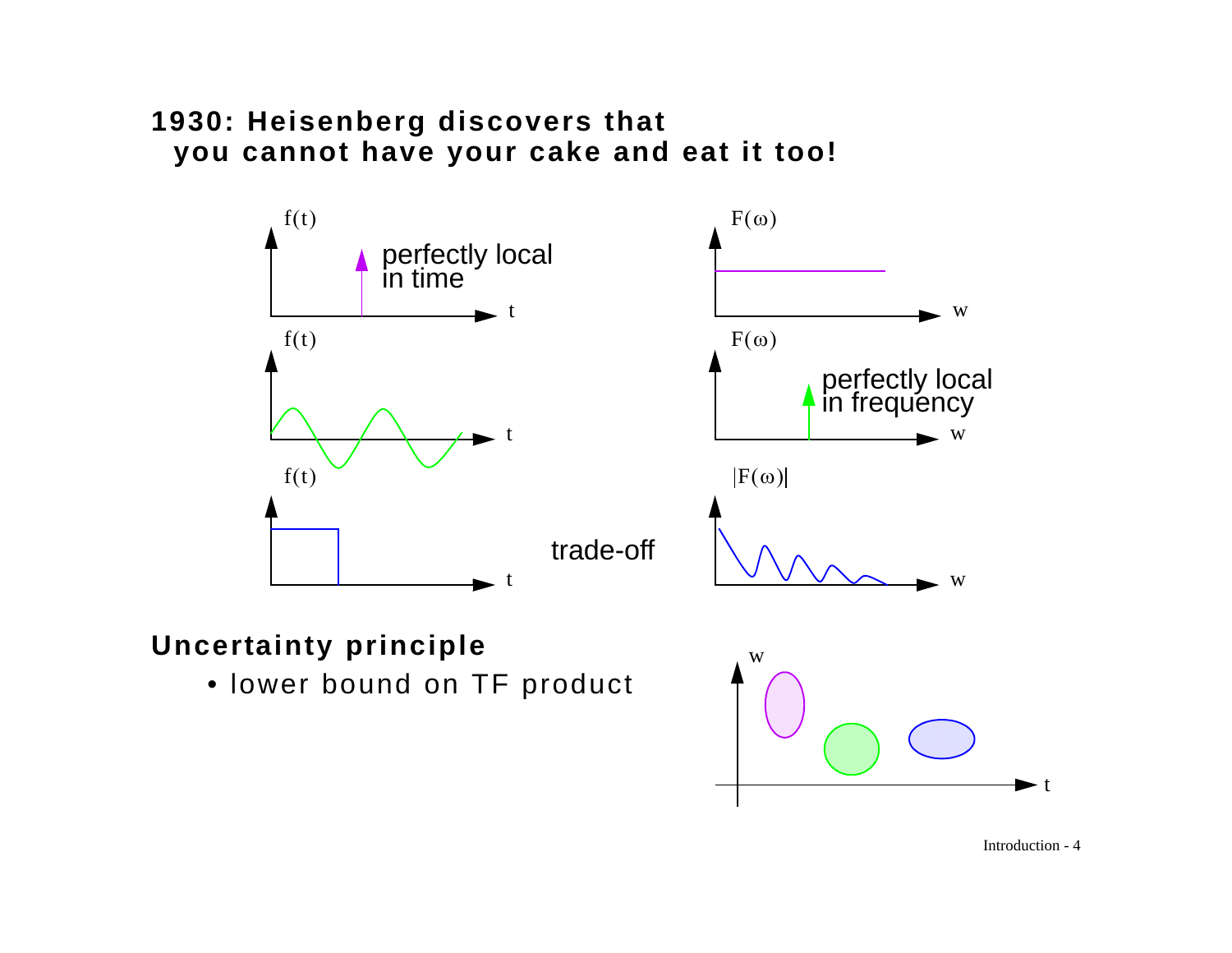**1945: Gabor localizes the Fourier transform**  ⇒ **STFT**

**1980: Morlet proposes the continuous wavelet transform**



**short-time Fourier transform wavelet transform**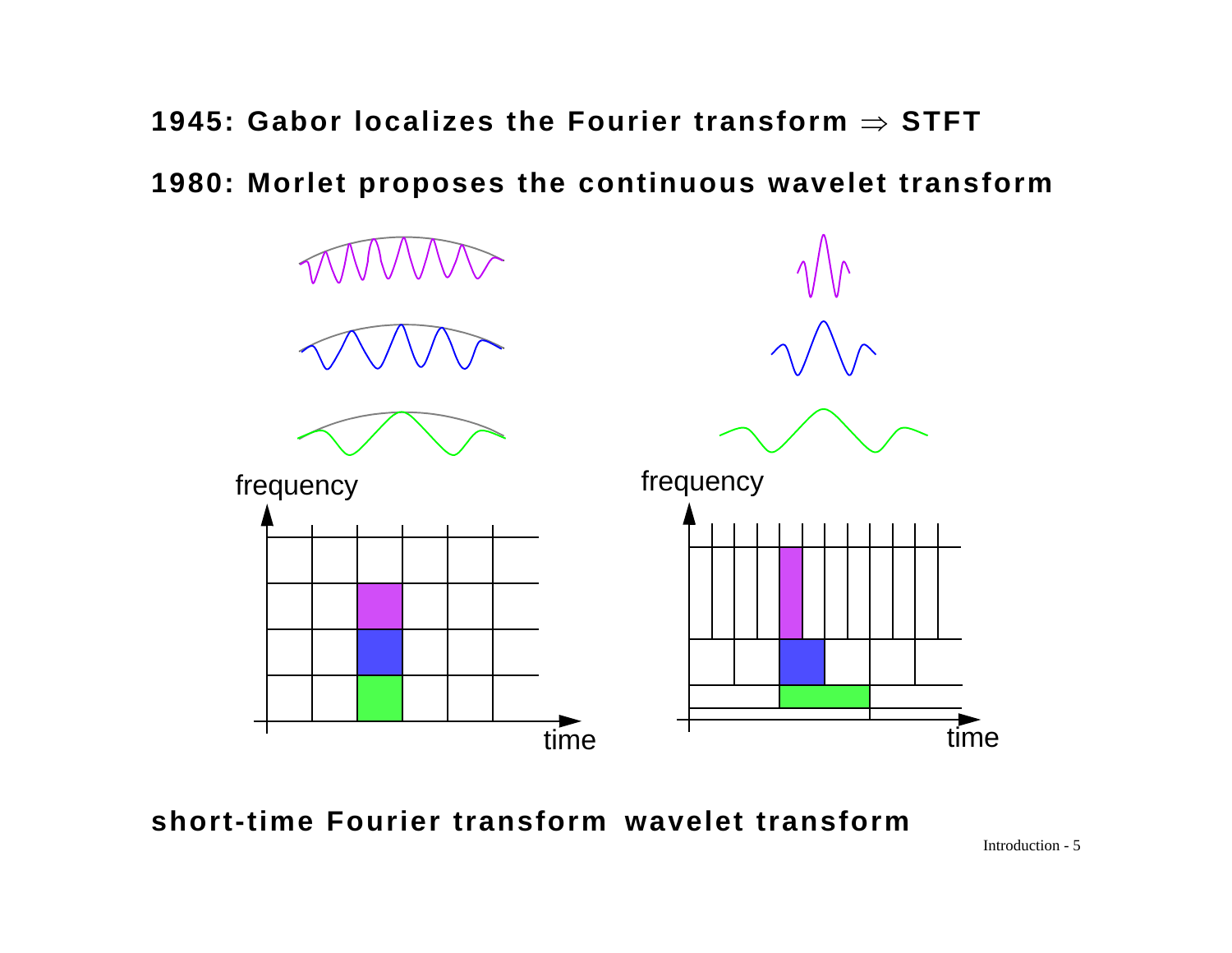## **Analogy with the musical score Bach knew about wavelets!**

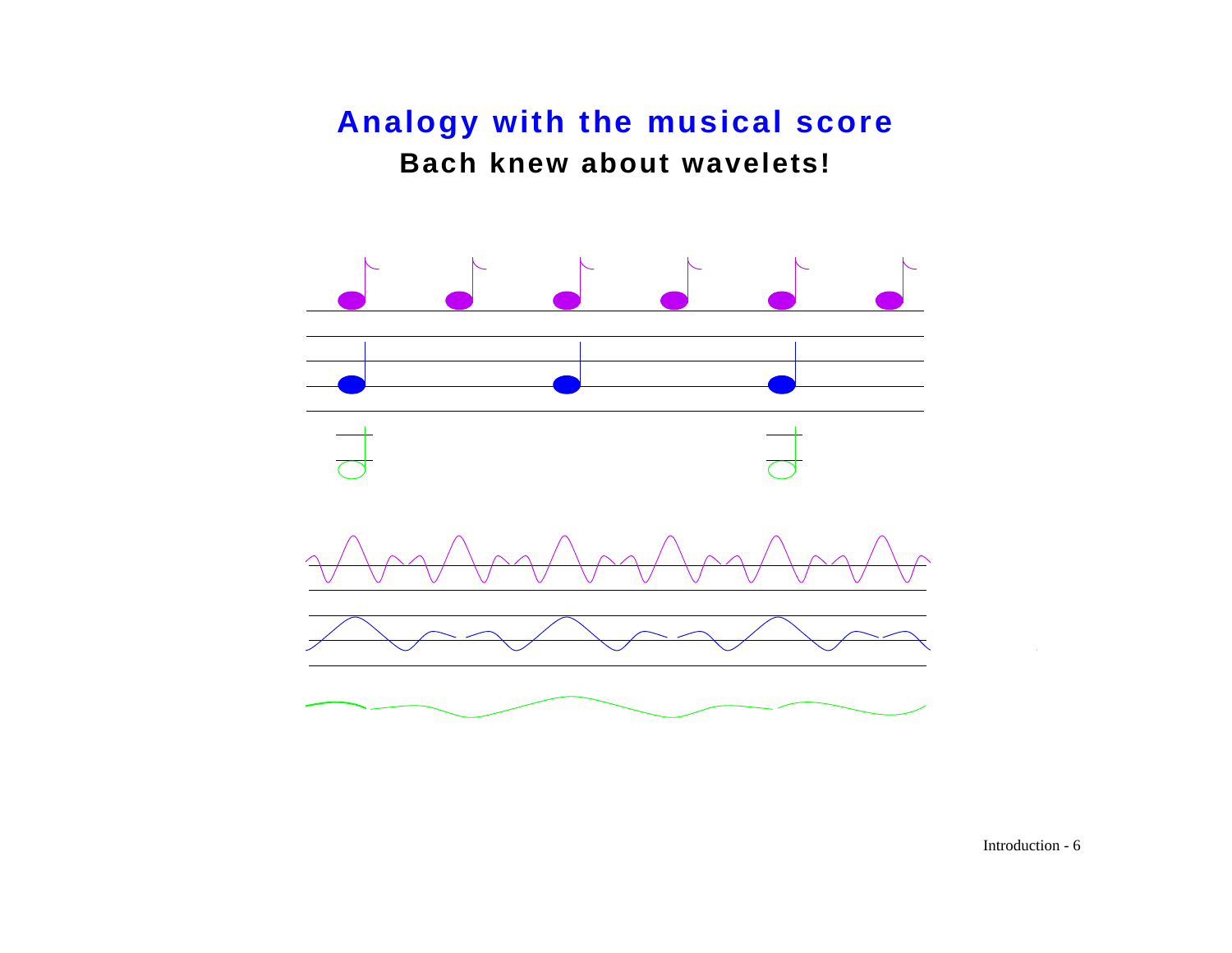

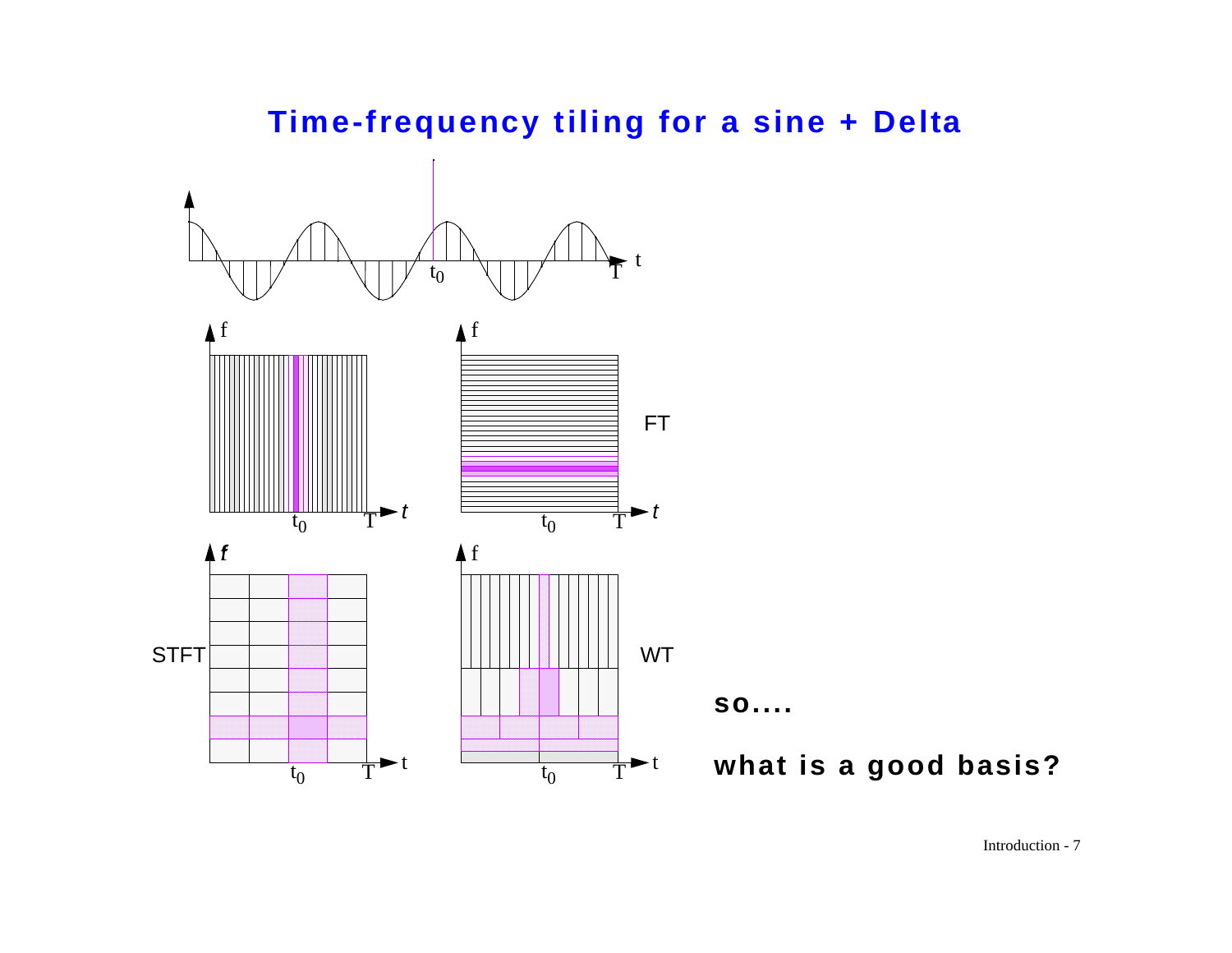### **1983: Lena discovers pyramids (actually, Burt and Adelson)**

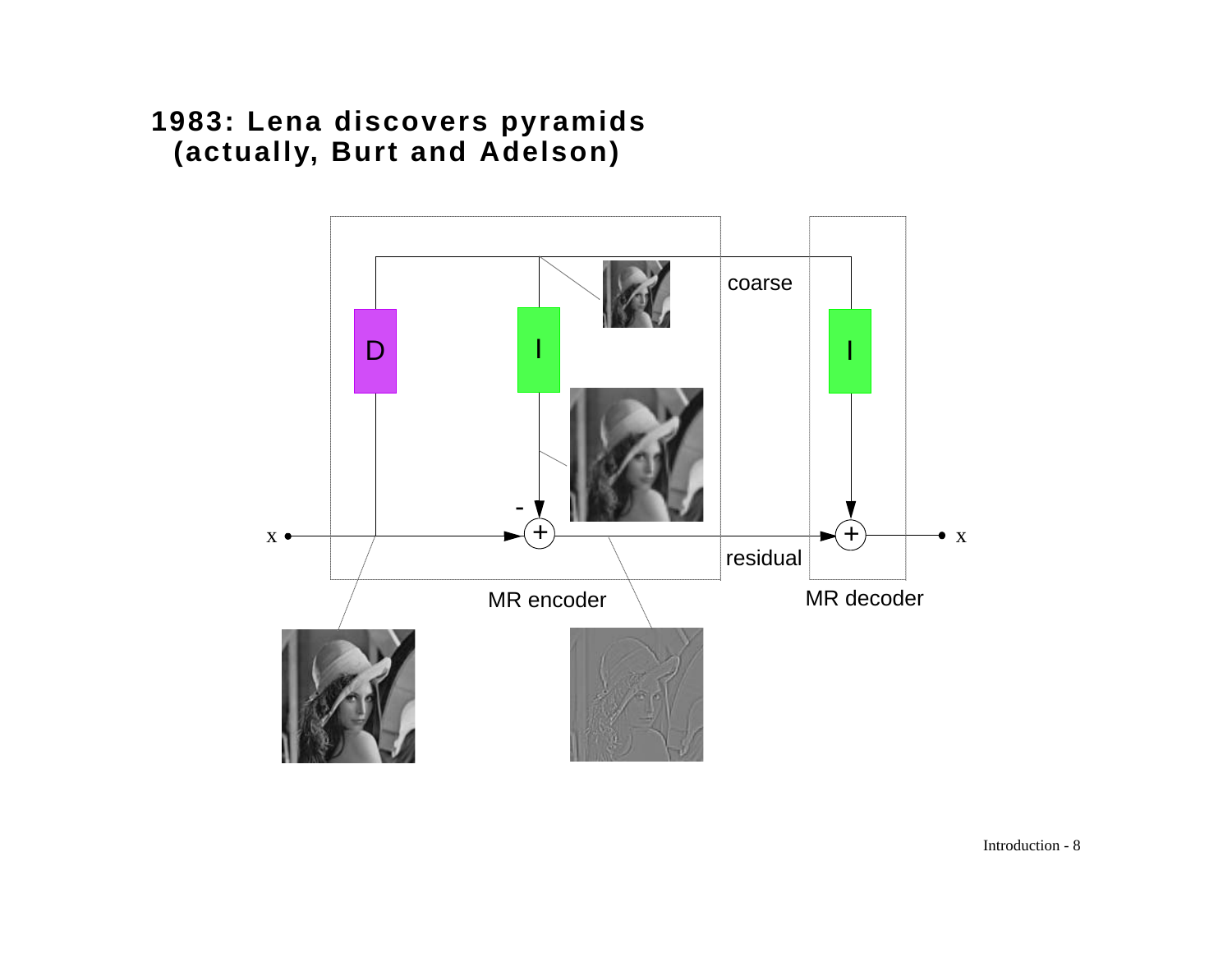### **1984: Lena gets critical (subband coding)**

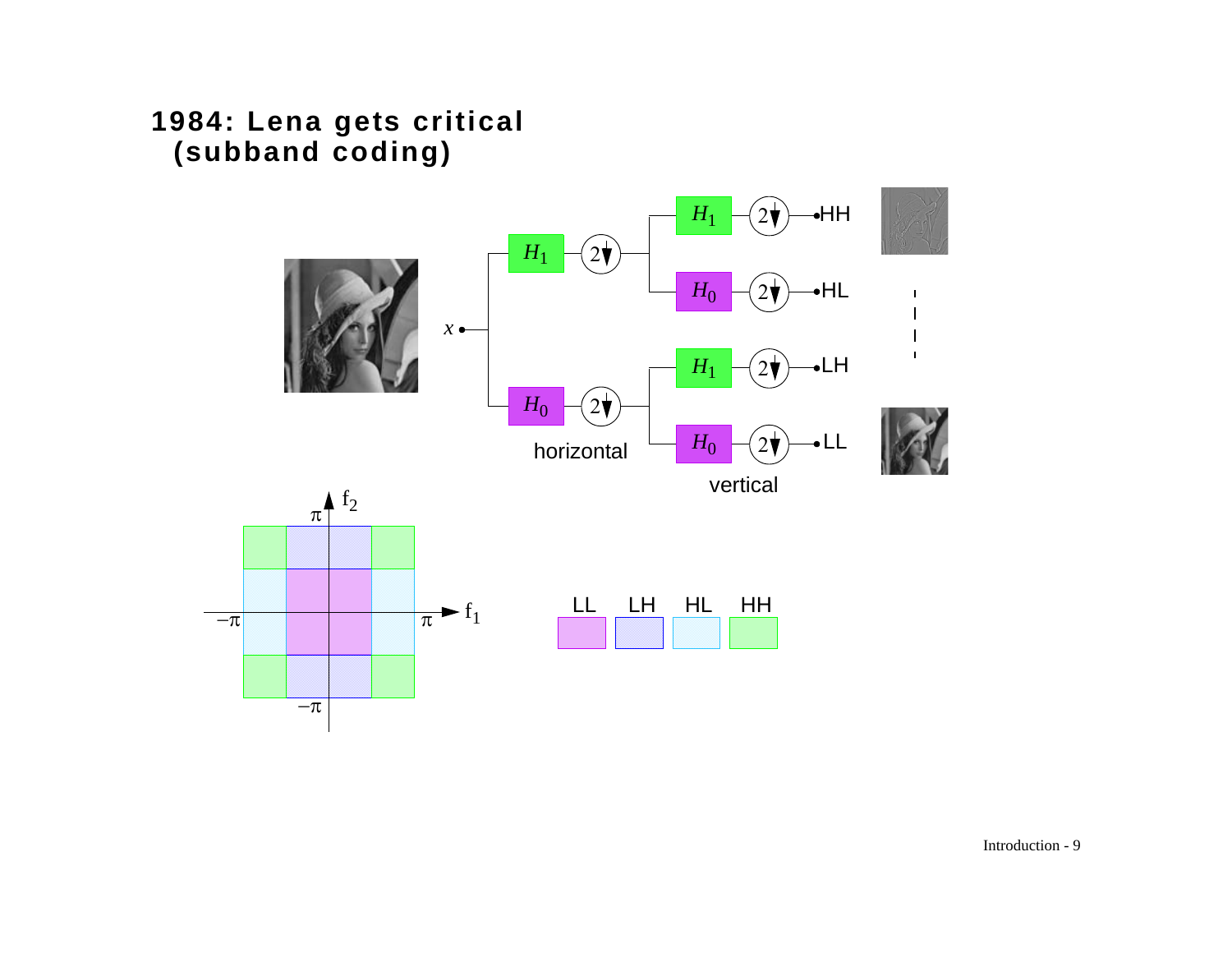**1986: Lena gets formal... (multiresolution theory by Mallat, Meyer...)**

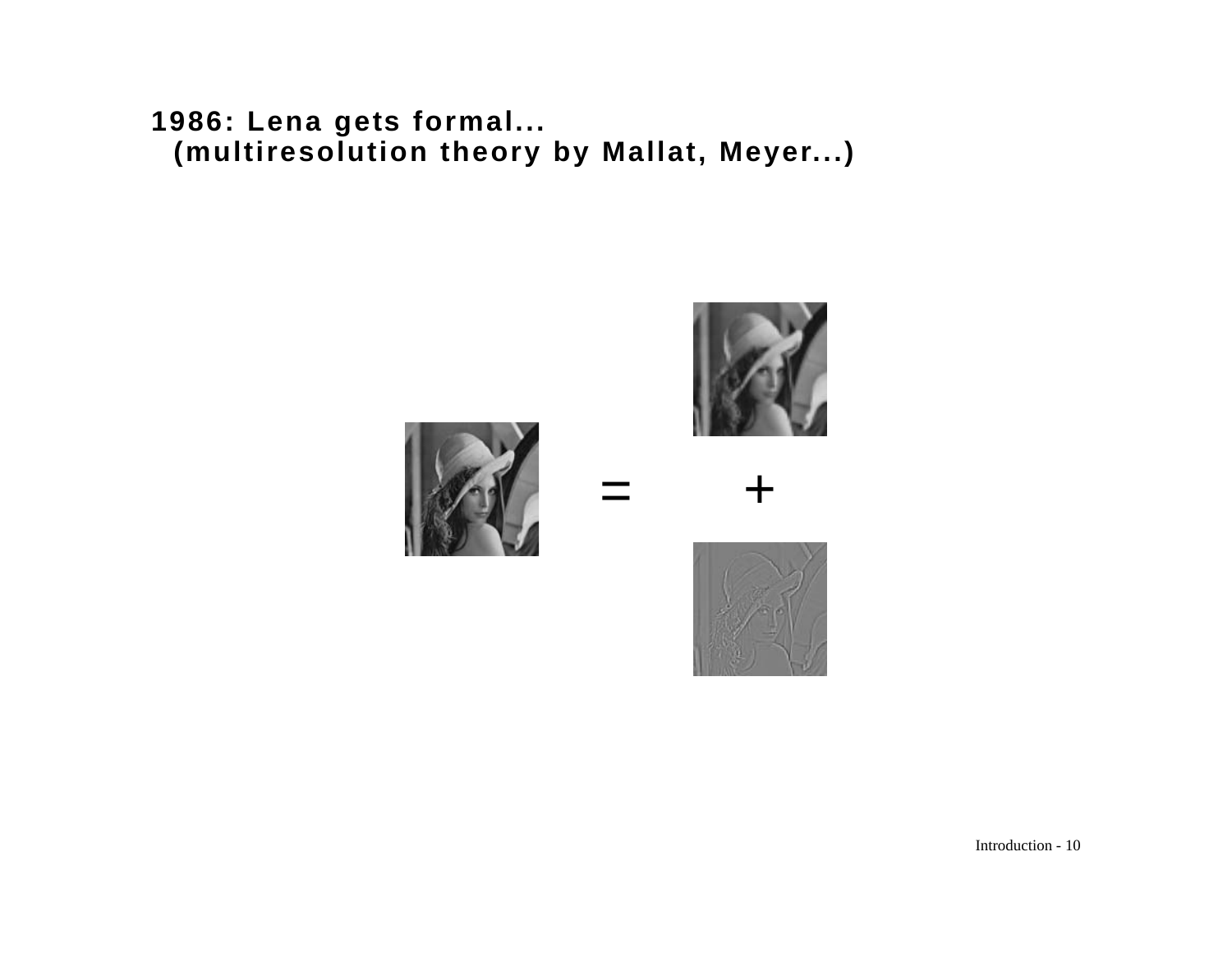**Wavelets, filter banks and multiresolution analysis**

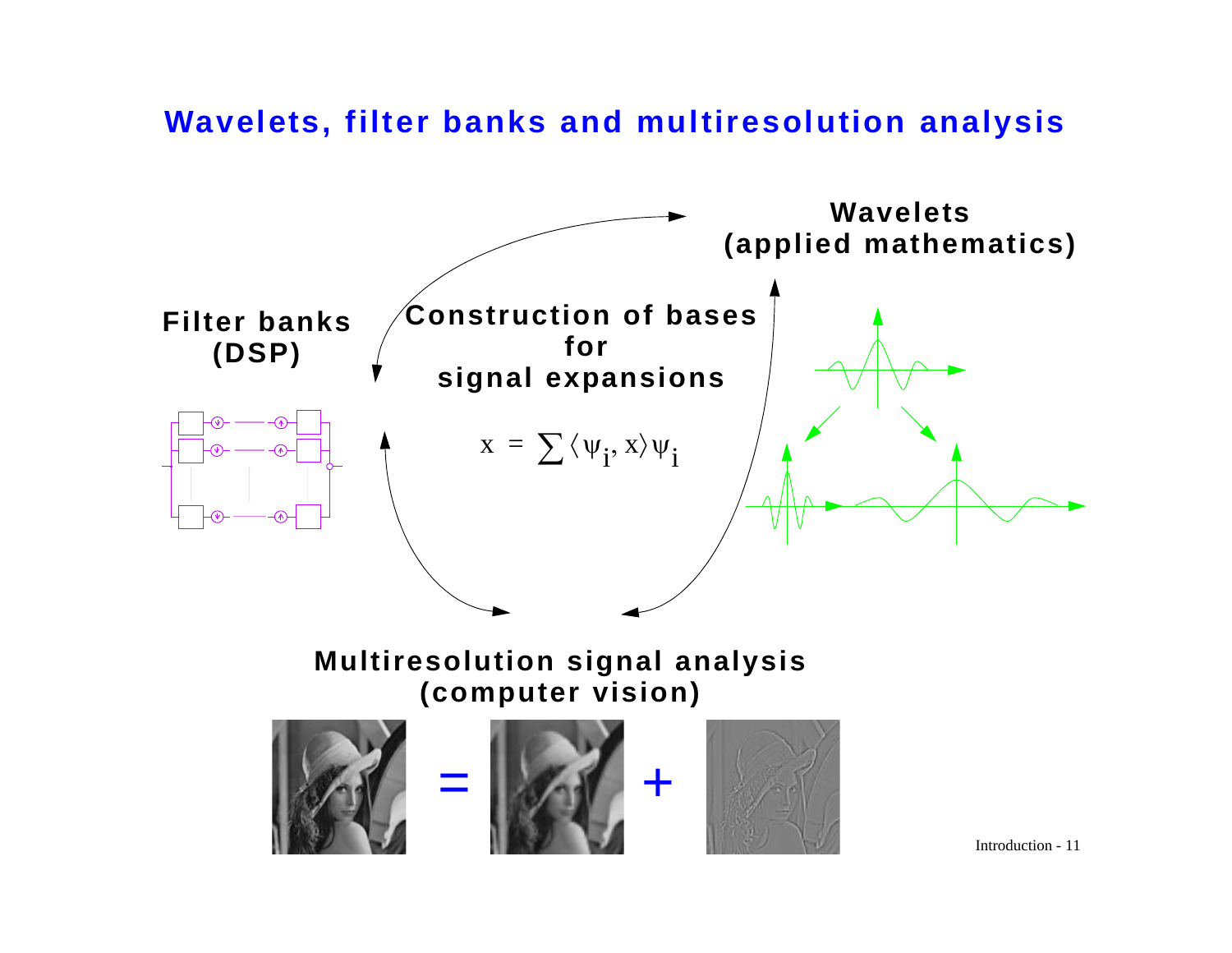# **Wavelets...**

''All this time, the guard was looking at her, first through a telescope, then through a microscope, and then through an opera glass.''

Lewis Carroll, *Through the Looking Glass*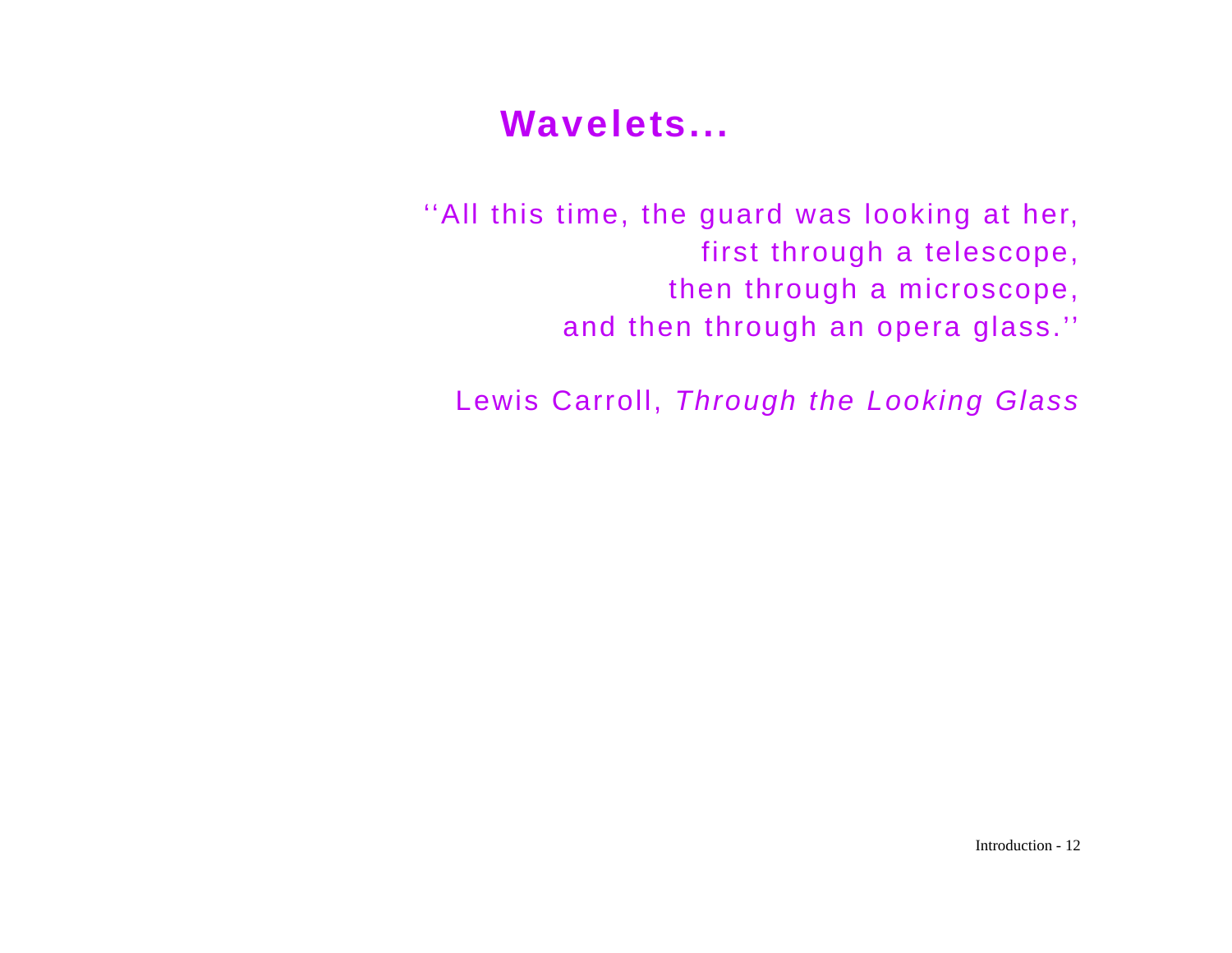# **... what are they and how to build them?**

### **Orthonormal bases of wavelets**

- $\bullet$  Haar's construction of a basis for  $\mathrm{L}_2(\mathfrak{R})$  (1910)
- Meyer, Battle-Lemarié, Stromberg (1980's)
- Mallat and Meyer's multiresolution analysis (1986)

### **Wavelets from iterated filter banks**

- Daubechies' construction of compactly supported wavelets
- $\bullet$  smooth wavelet bases for  $\mathrm{L}_2(\mathfrak{R})$  and computational algorithms

### **Relation to other constructions**

- successive refinements in graphics and interpolation
- multiresolution in computer vision
- multigrid methods in numerical analysis
- subband coding in speech and image processing

### **Goal: find**  ψ(t) **such that its scales and shifts form an**   $\textbf{orthonormal basis for}\;\text{L}_2(\mathfrak{R}).$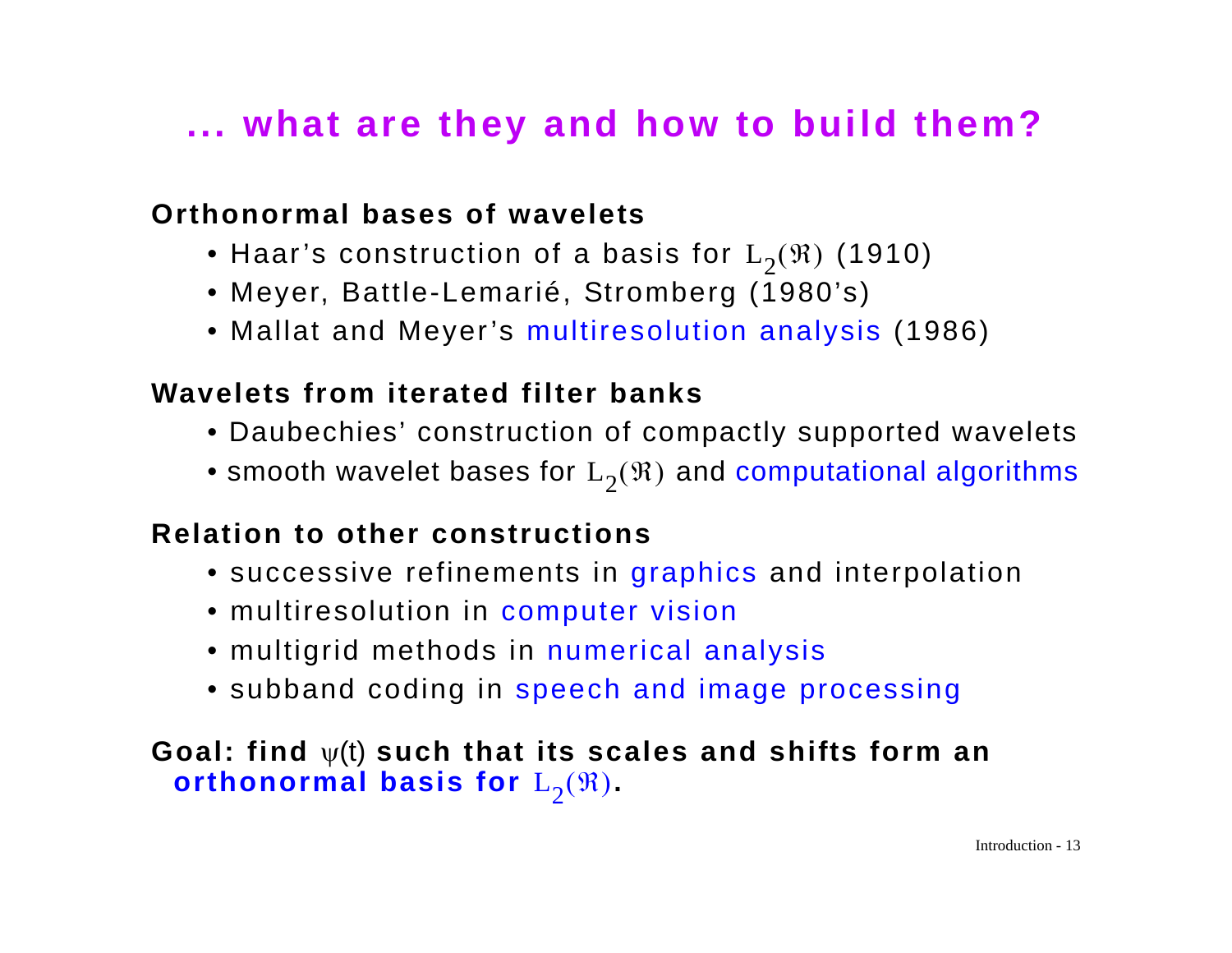## **Why expand signals?**

#### **Suppose**



### **Advantages**

- easier to analyze signal in pieces: "divide and conquer"
- extracts important features
- pieces can be treated in an independent manner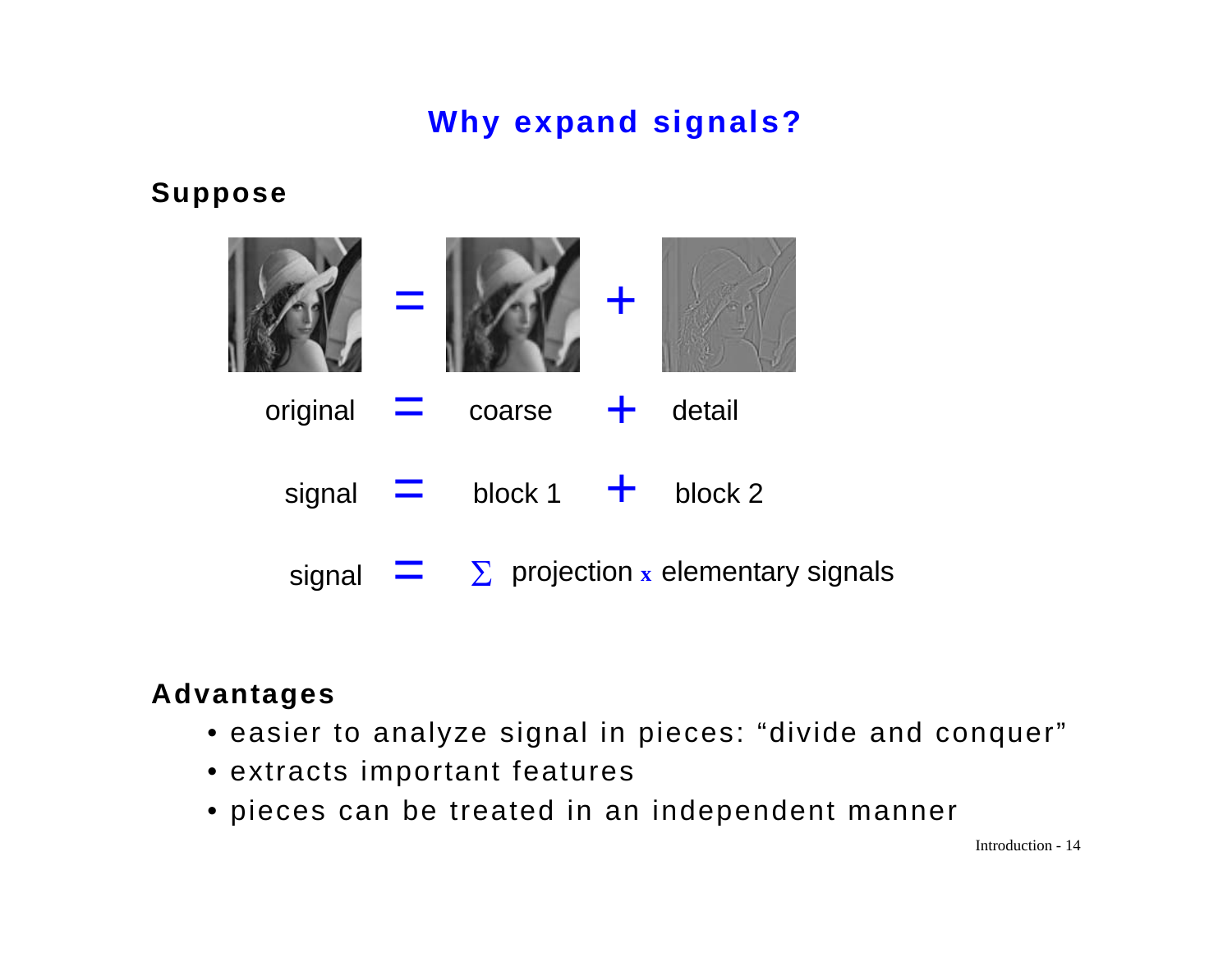## $\sf{Example:}$  Example:  $\mathfrak{R}^2$

- orthogonal basis
- biorthogonal basis
- tight frame



### **Note**

- orthonormal basis has successive approximation property, biorthogonal basis and frames do not
- quantization in orthogonal case is easy, unlike in the other cases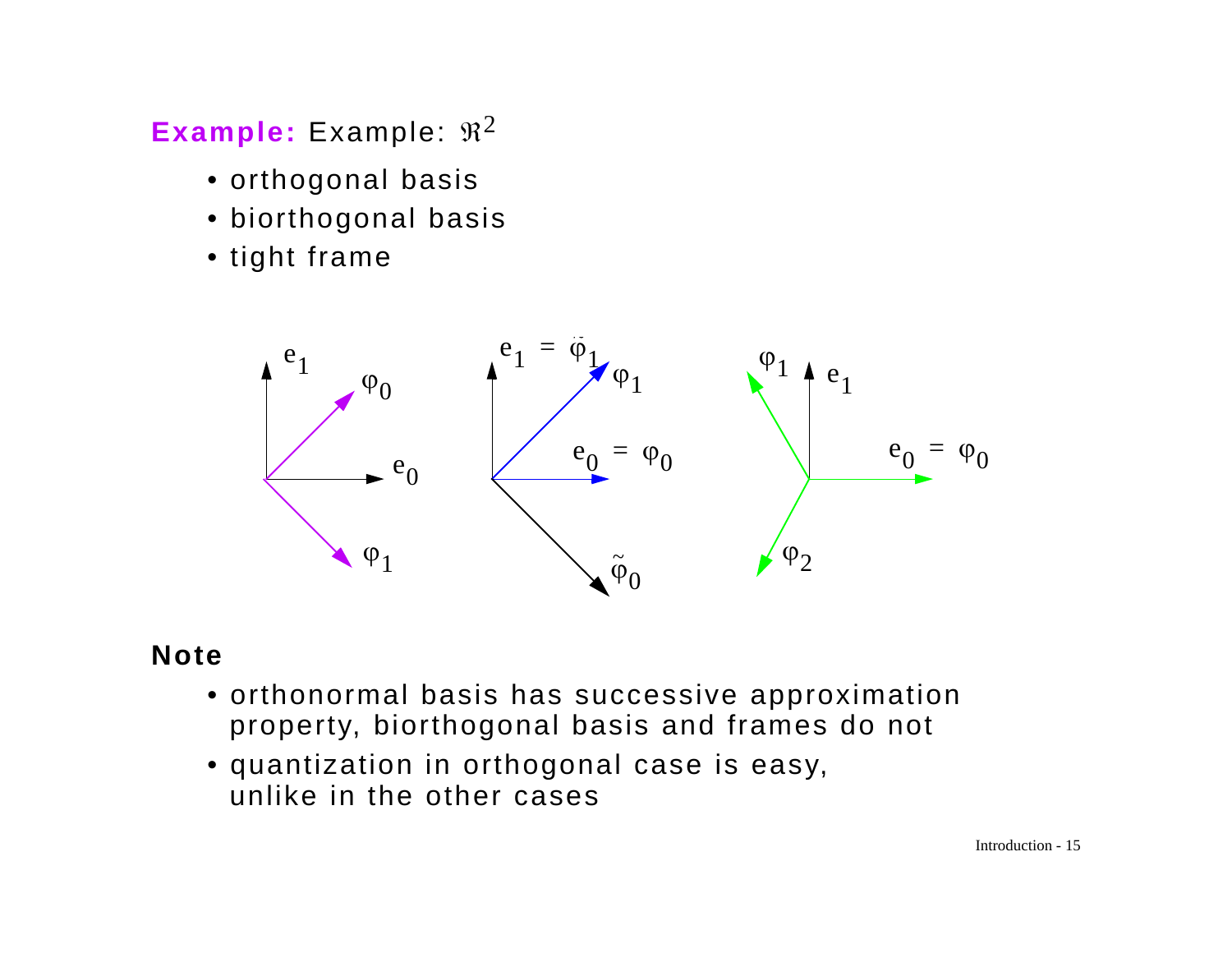## **Why not use Fourier?**

**Block Fourier transform: bad frequency localization**

**Gabor transform: ill-behaved for critical sampling**

**Balian-Low theorem: there is no local Fourier basis with good time and frequency localization**



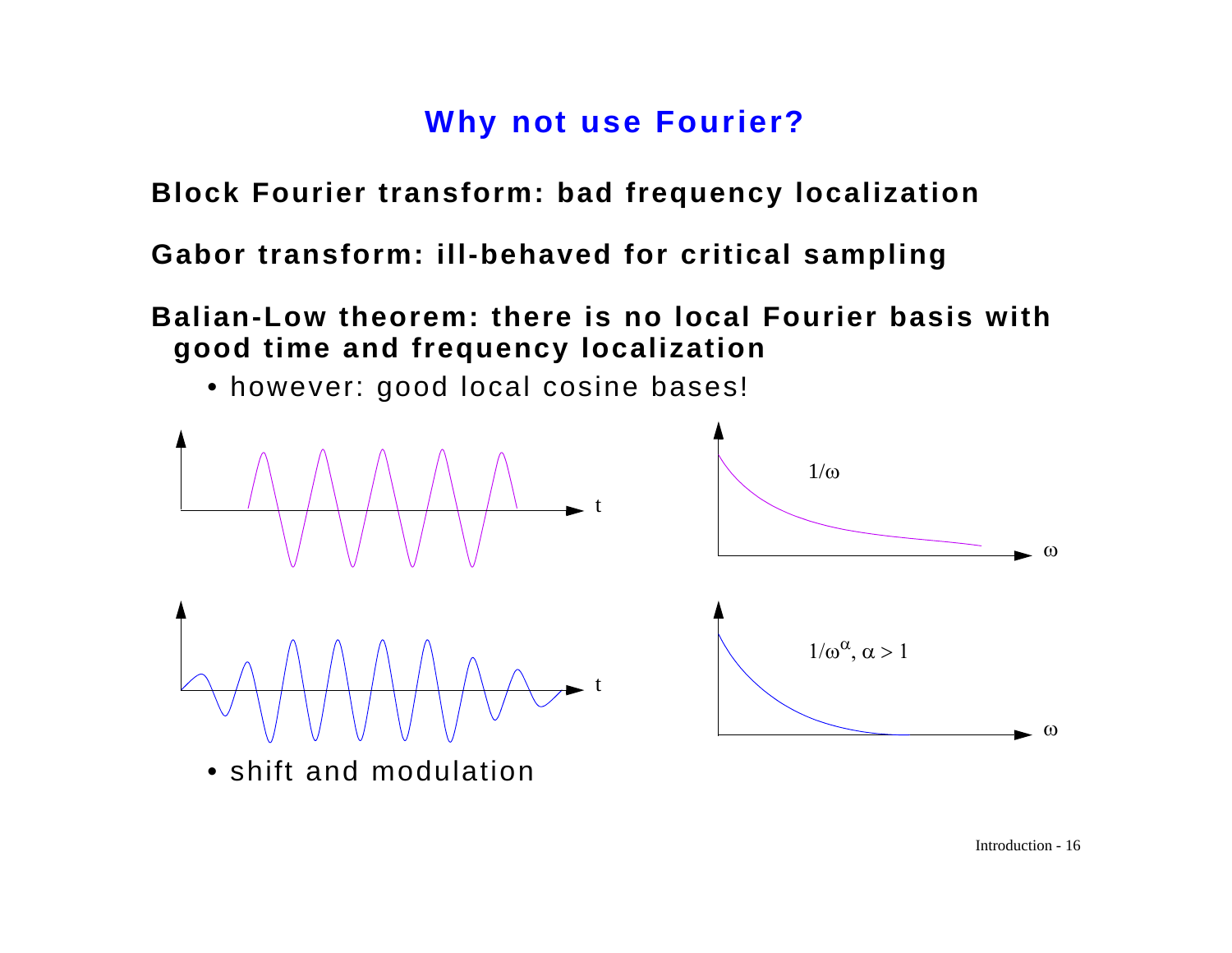## **How do filter banks expand signals?**



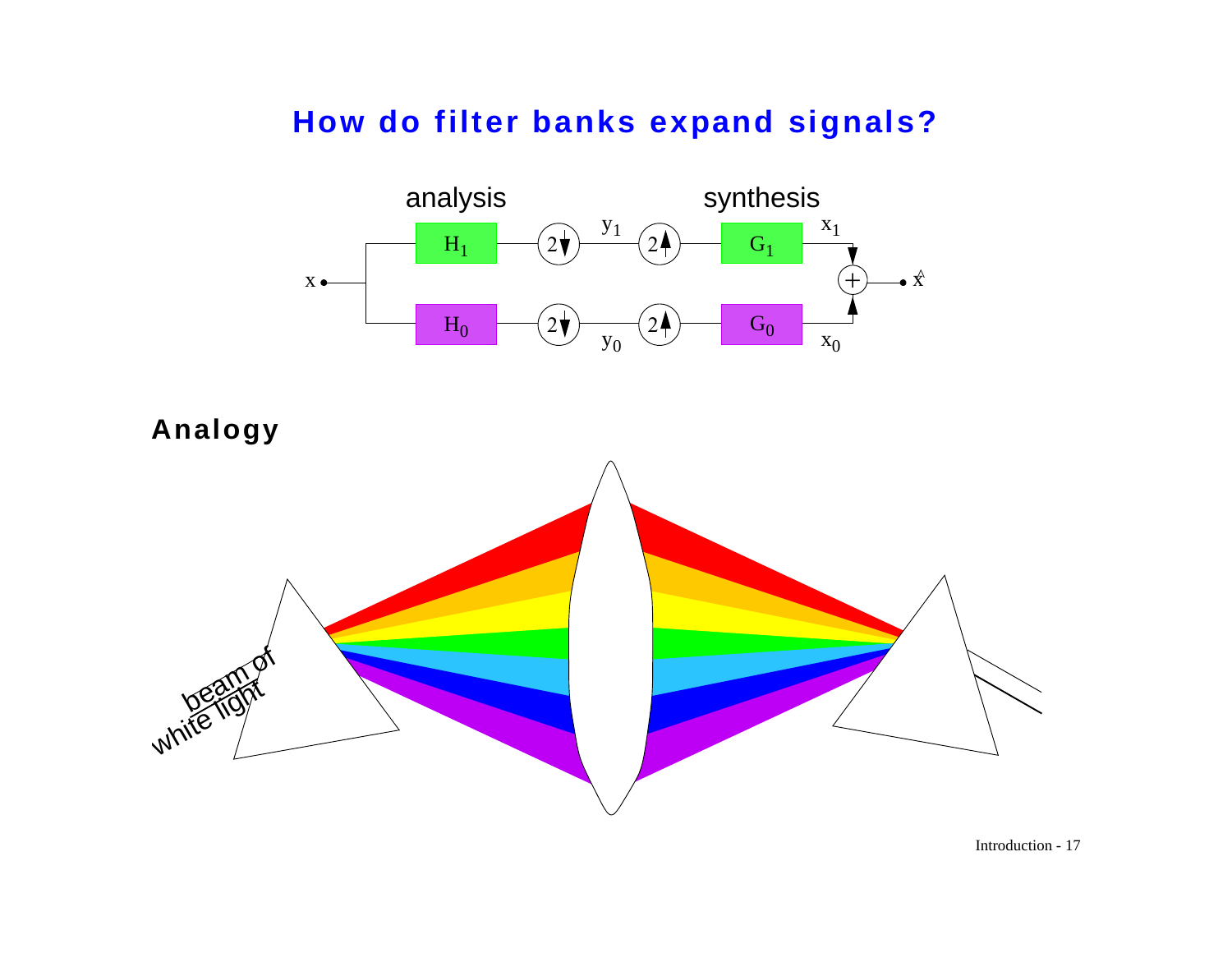**...and multiresolution analysis?**

**IDEA: successive approximation/refinement of the signal**

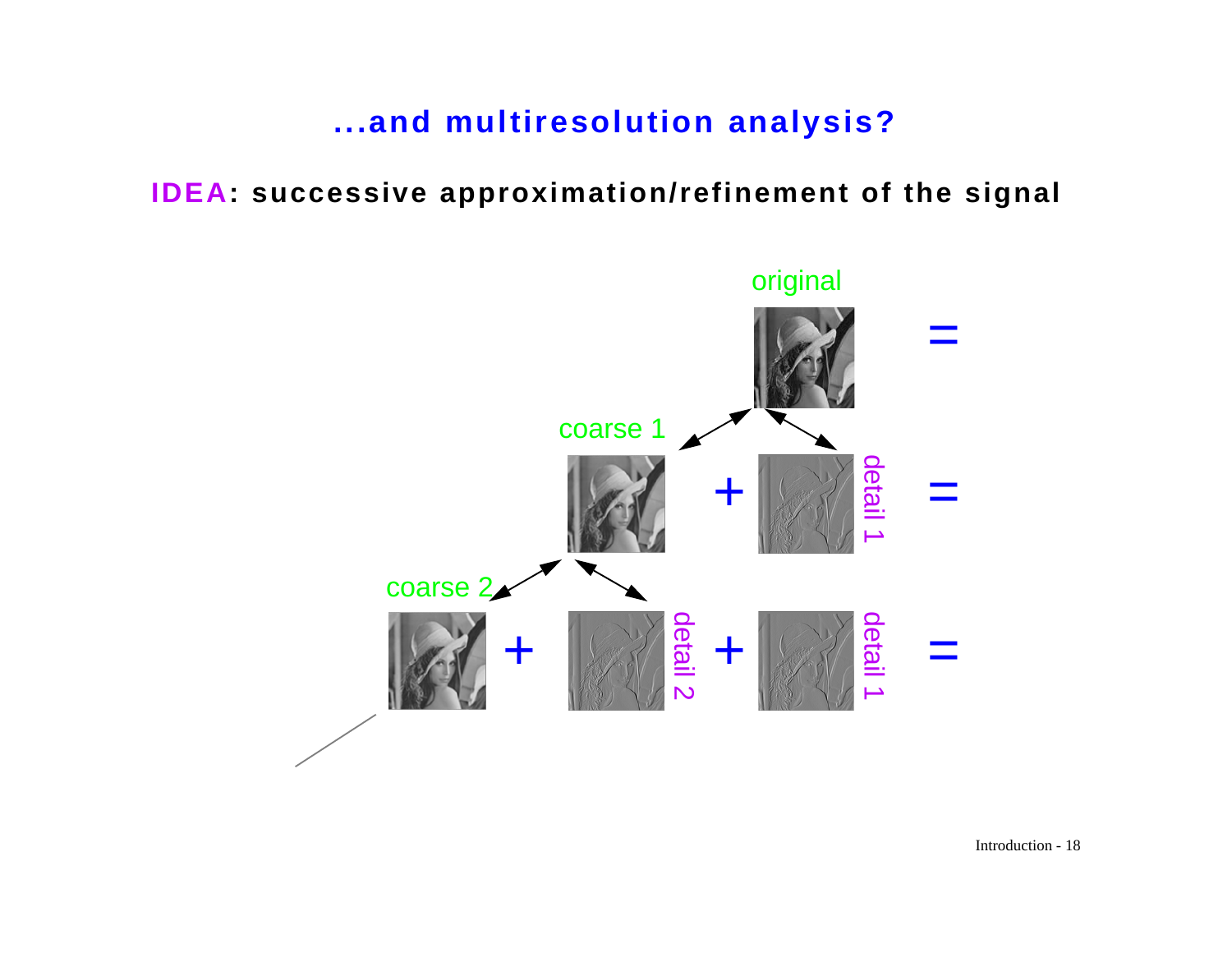## **... how about wavelets?**

**"mother" wavelet**  ψ

![](_page_18_Figure_2.jpeg)

### **Who?**

• families of functions obtained from "mother" wavelet by dilation and translation

### **Why?**

- well localized in time and frequency
- it has the ability to "zoom"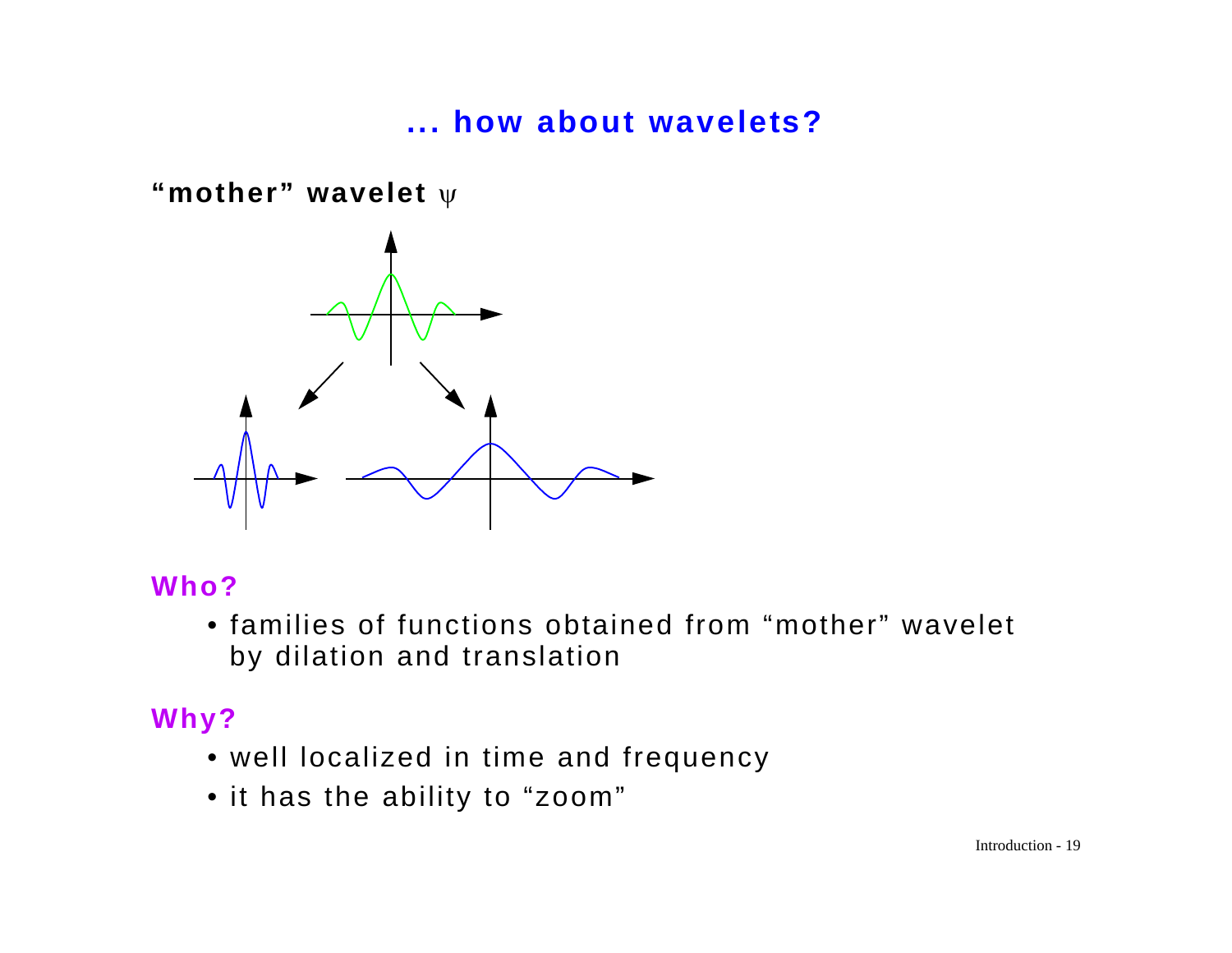## **Haar system**

#### **Basis functions**

![](_page_19_Figure_2.jpeg)

$$
\Psi_{m, n}(t) = 2^{-m/2} \Psi(2^{m} t - n)
$$

#### **Basis functions across scales**

![](_page_19_Figure_5.jpeg)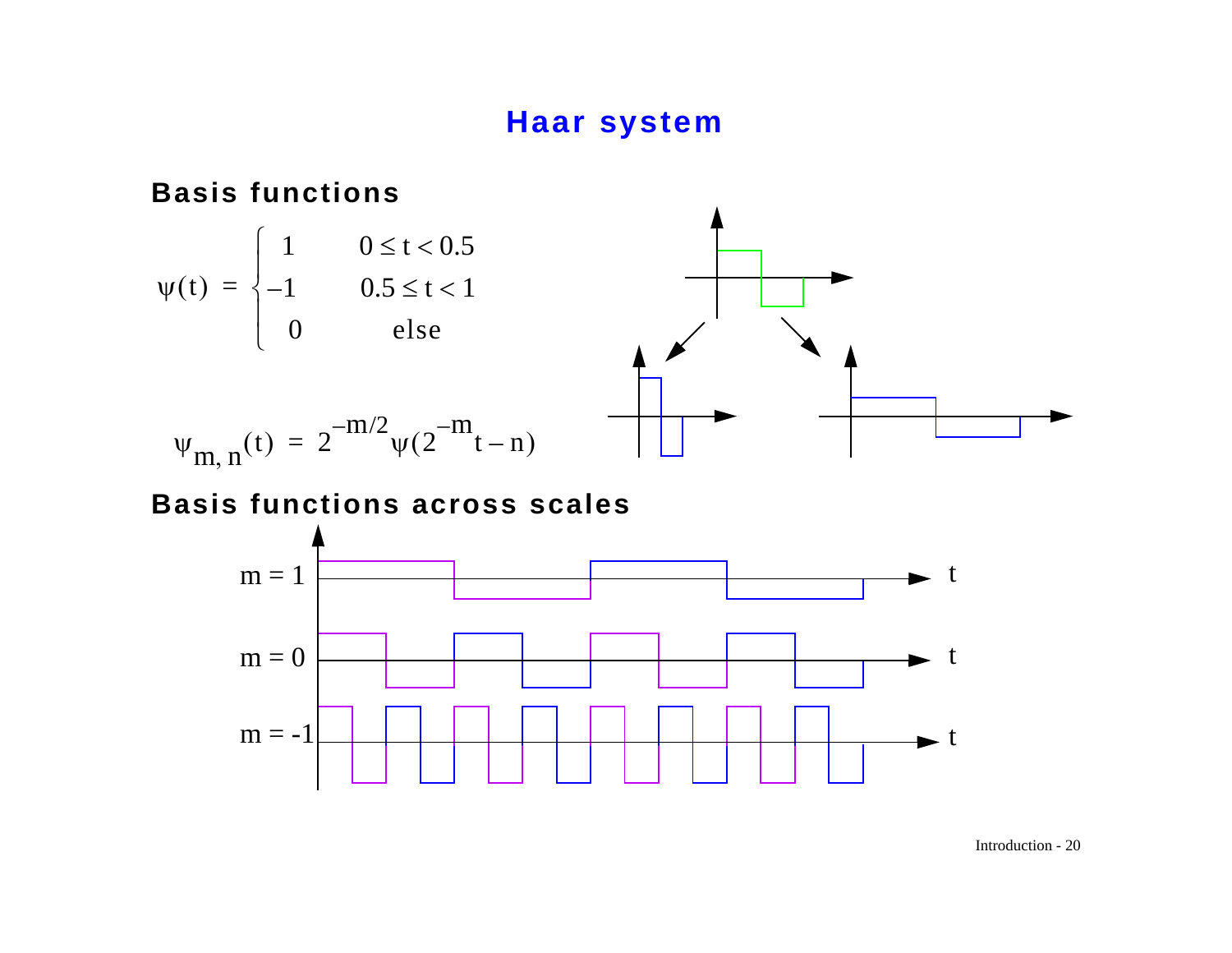![](_page_20_Figure_0.jpeg)

![](_page_20_Figure_1.jpeg)

=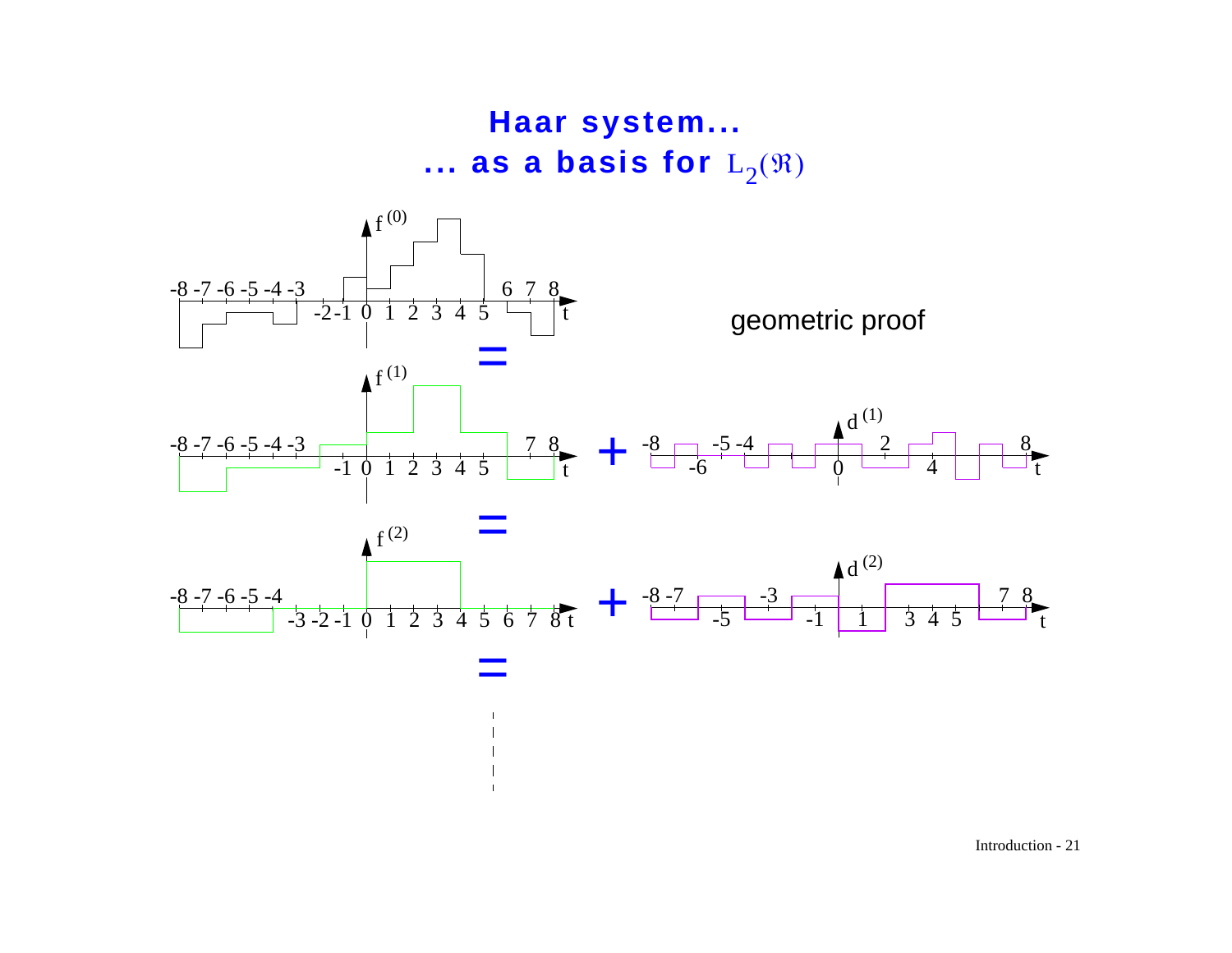## **Haar system... ... scaling function and wavelet**

![](_page_21_Figure_1.jpeg)

$$
\psi(t) = \varphi(2t) - \varphi(2t-1)
$$

#### **and satisfies a two-scale equation**

$$
\varphi(t) = \varphi(2t) + \varphi(2t-1)
$$

### **Note:**

• Haar wavelet a bit too trivial to be useful...

![](_page_21_Figure_7.jpeg)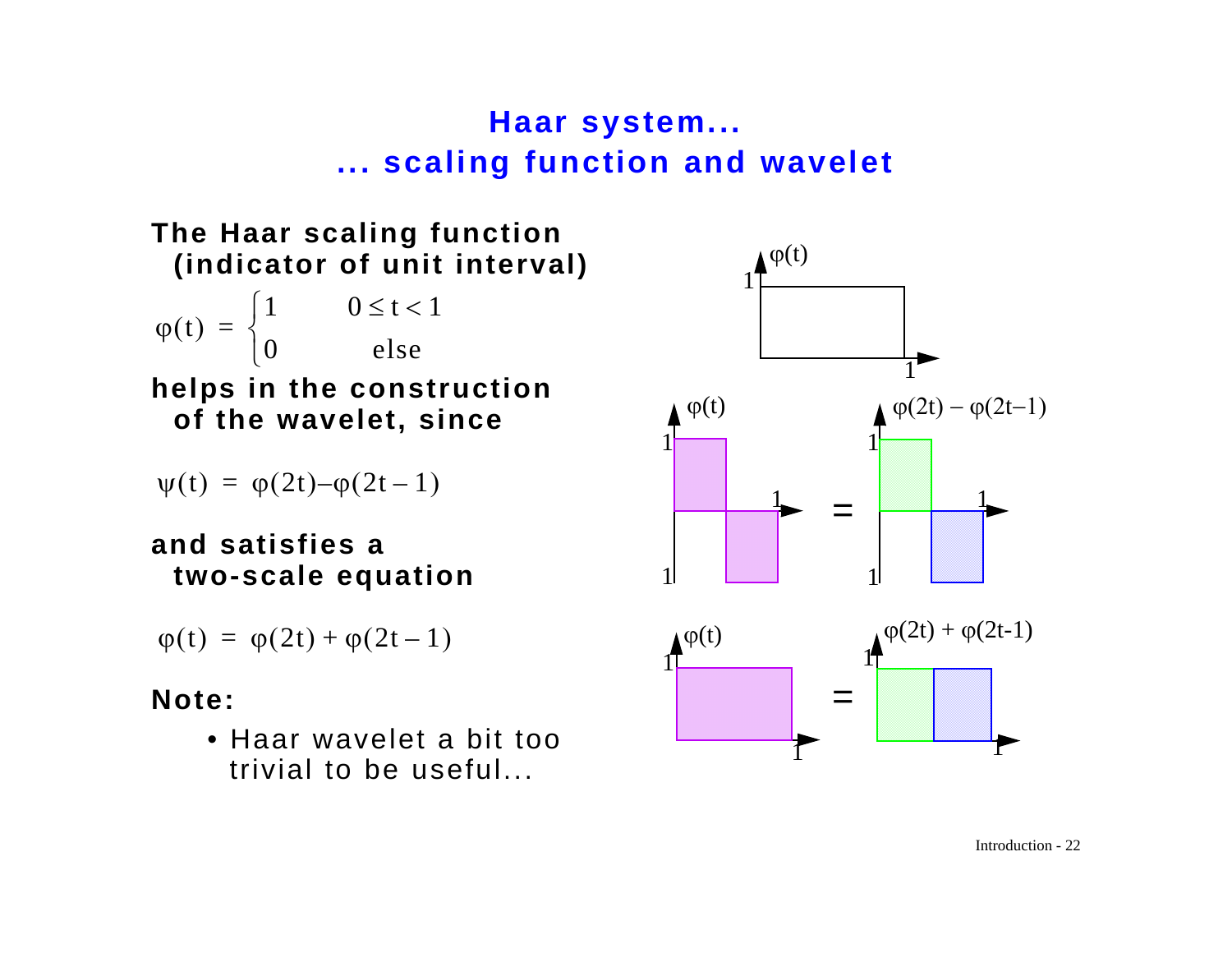### **Discrete version of the wavelet transform**

![](_page_22_Figure_1.jpeg)

#### **Compute WT on a discrete grid**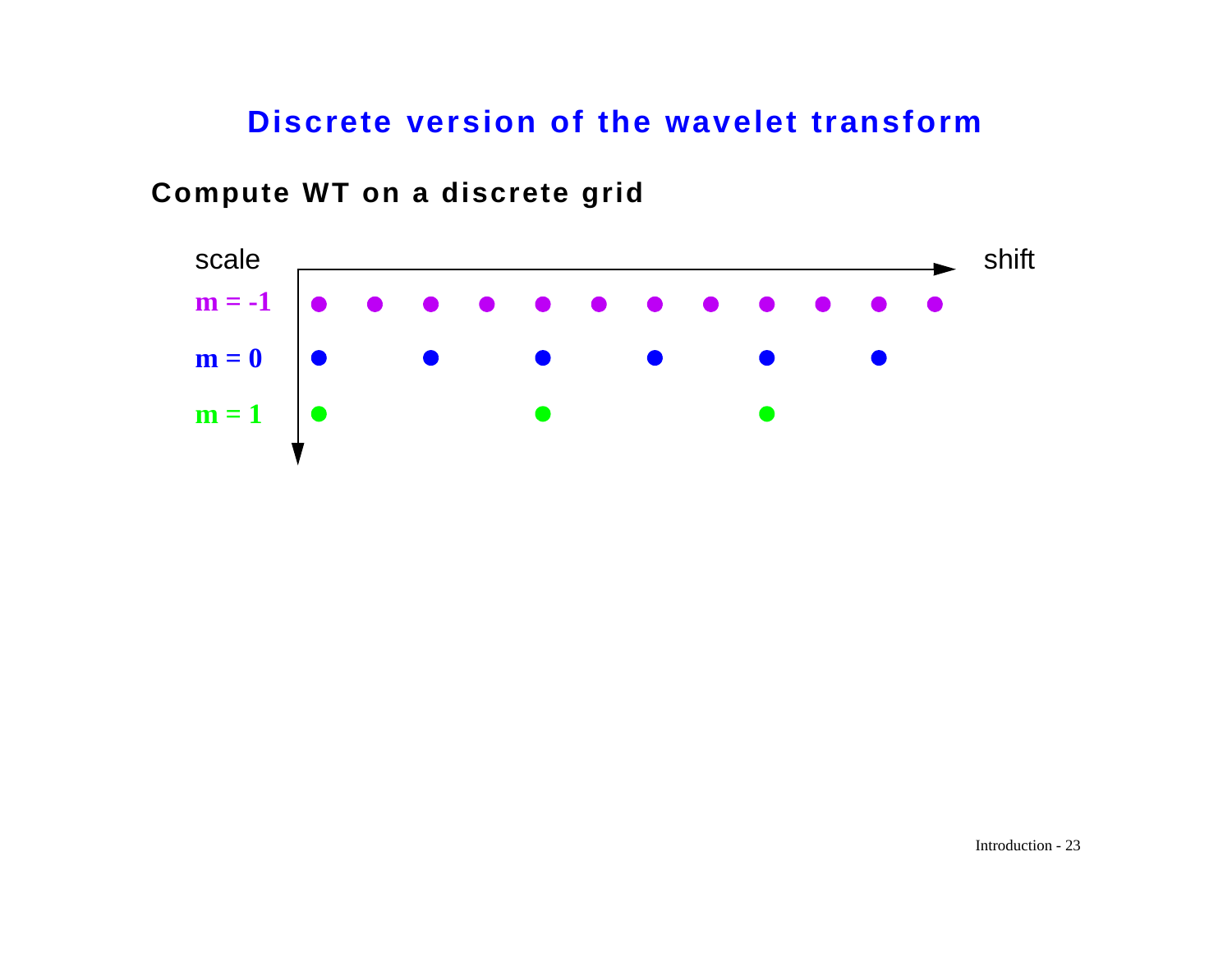### **Perfect reconstruction filter banks**

![](_page_23_Figure_1.jpeg)

![](_page_23_Figure_2.jpeg)

**Perfect reconstruction:**

 $G_0H_0 + G_1H_1 = I$  $\rm (H^{}_0)$  $H_0$  $\rm(H_{1})$  $+ (H_1)^* H_1 = I G_0$  $\rm(H_{1})$  $=$   $(H_1)^*$ 

**Orthogonal system:**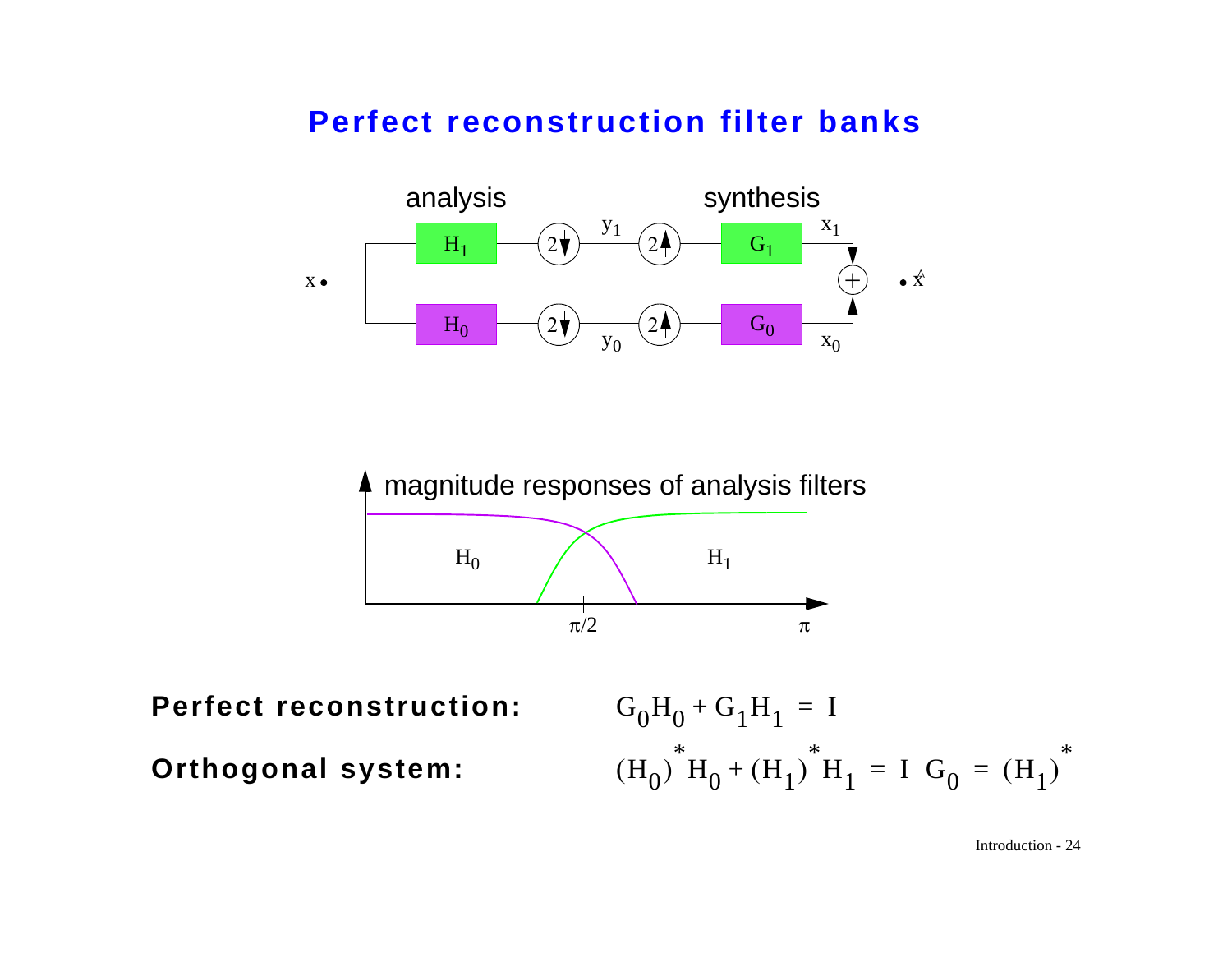**Daubechies' construction... ... iterated filter banks**

**Iteration will generate an orthonormal basis for**  the space of square-summable sequences  $\boldsymbol{\mathsf{1}}_2(\mathfrak{I})$ 

![](_page_24_Figure_2.jpeg)

Consider equivalent basis sequences  $G^{(i)}_0(\mathrm{z})$  and  $G^{(i)}_1(\mathrm{z})$ (generates octave-band frequency analysis)

![](_page_24_Figure_4.jpeg)

**Interesting question: what happens in the limit?**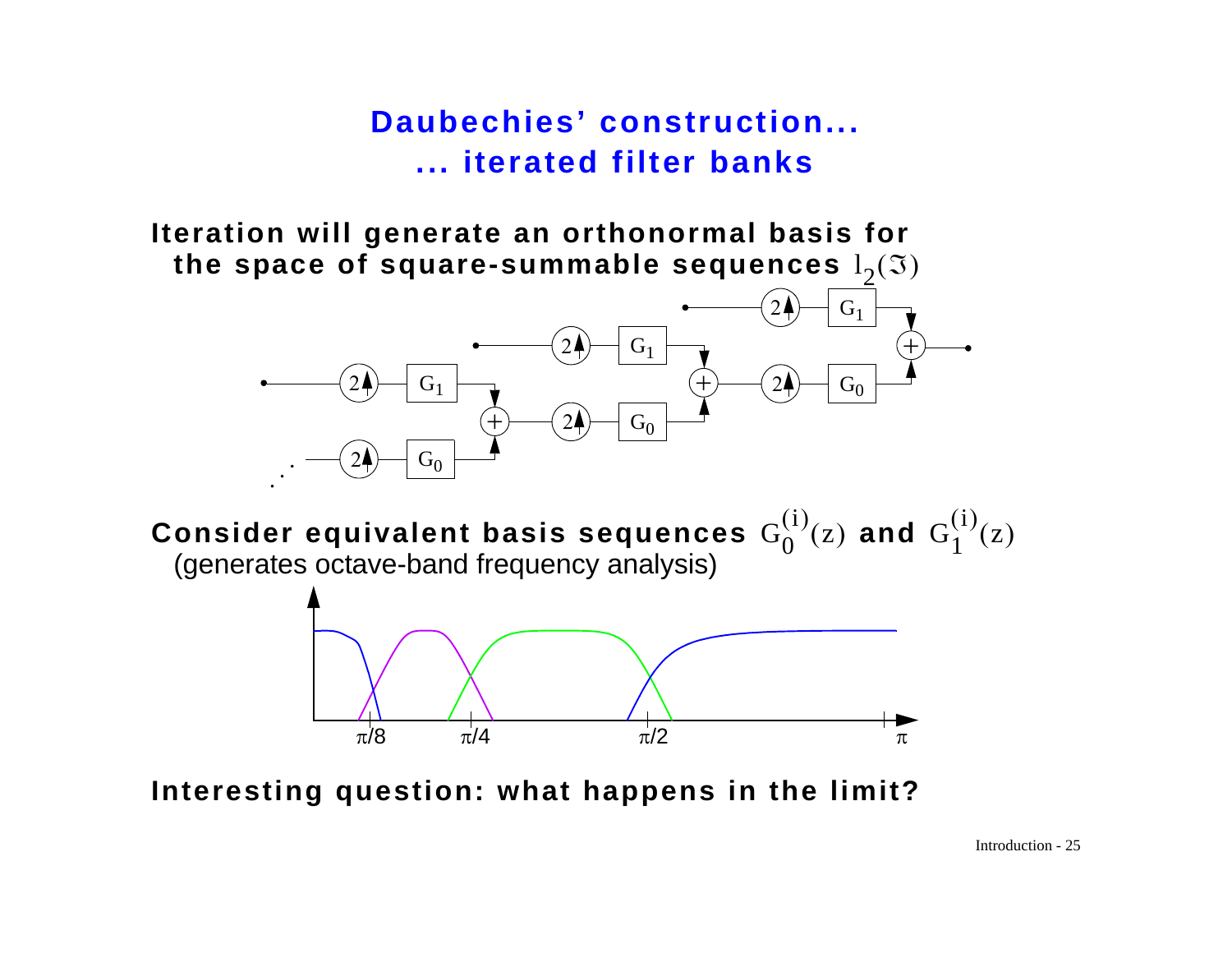## **Daubechies' construction... ... iteration algorithm**

**At i**th **step associate piecewise constant approximation of length with**   $1/2^{\dot{1}}$  $g_0^{(1)}[n]$ 

![](_page_25_Figure_2.jpeg)

**Fundamental link between discrete and continuous time!**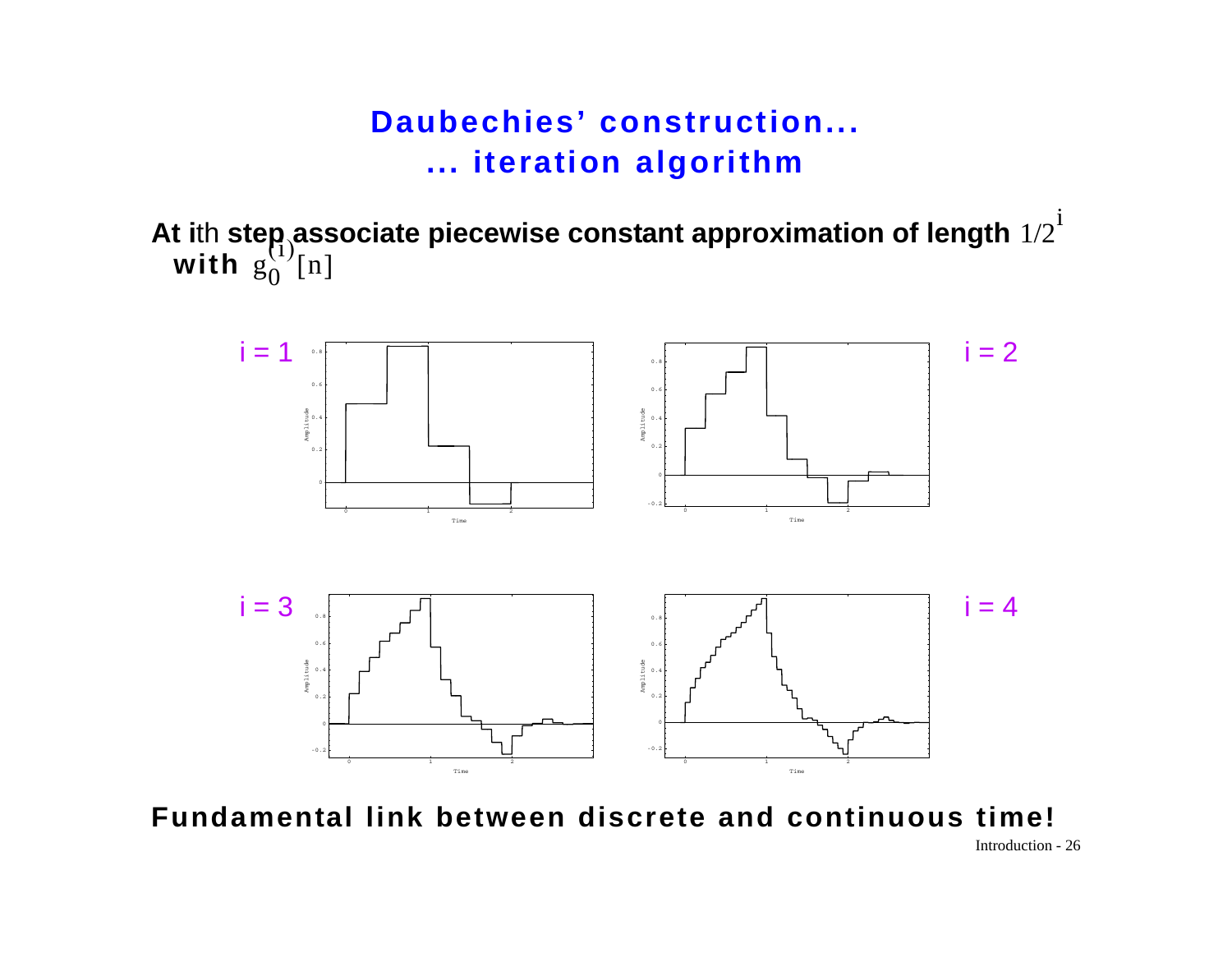## **Daubechies' construction... ...scaling function and wavelet**

- Haar and sync systems: either good time OR frequency localization
- Daubechies system: good time AND frequency localization

![](_page_26_Figure_3.jpeg)

**Finite length, continuous** φ(t) and ψ(t)**, based on** L=4 iterated filter **Many other constructions: biorthogonal, IIR, multidimensional...**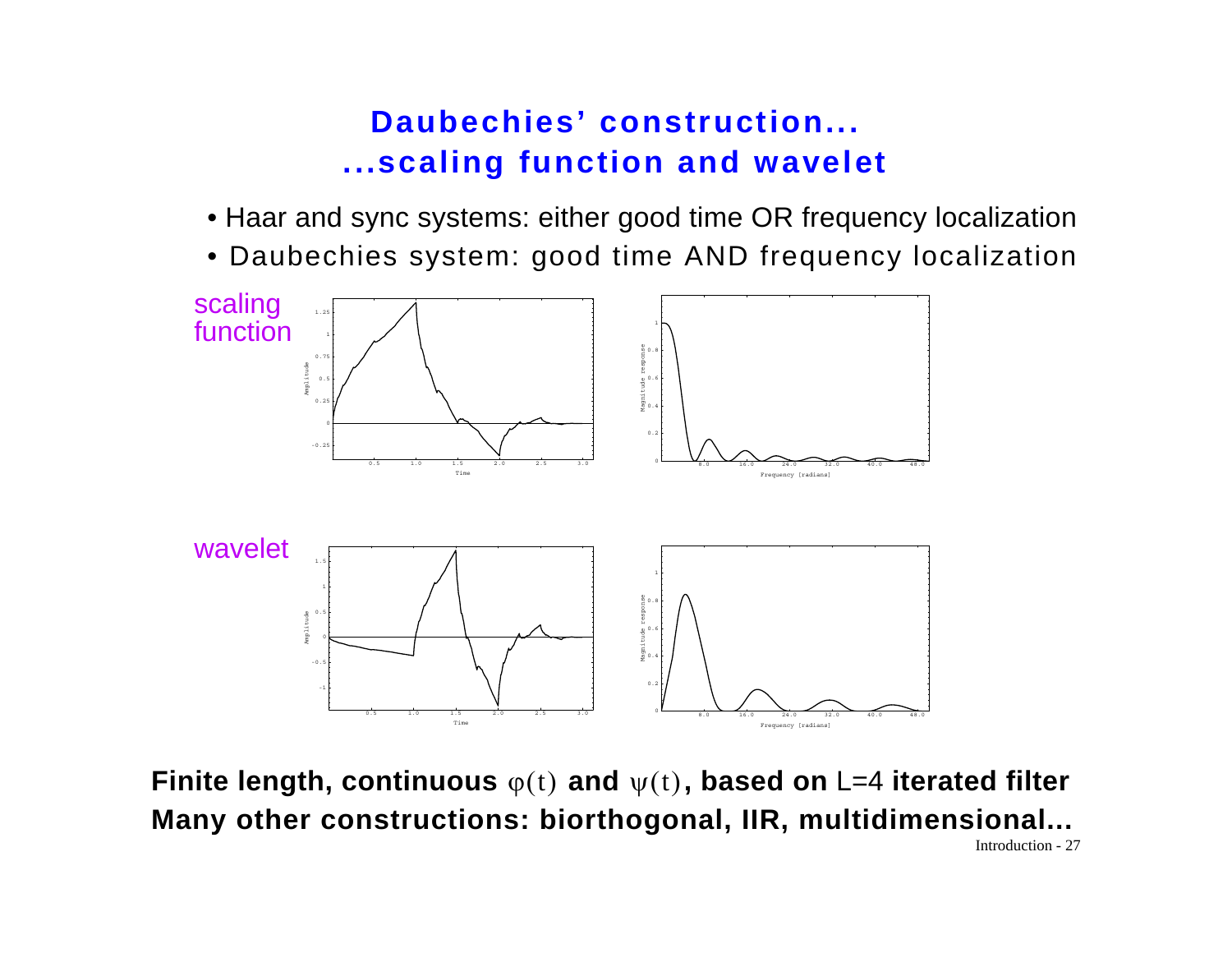## **Daubechies' construction... ... two-scale equation**

$$
\varphi(t) = \sum_{n} c_n \varphi(2t - n)
$$

=

=

**Hat function**

![](_page_27_Figure_3.jpeg)

![](_page_27_Figure_4.jpeg)

### **Daubechies' scaling function**

![](_page_27_Figure_6.jpeg)

![](_page_27_Figure_7.jpeg)

Introduction - 28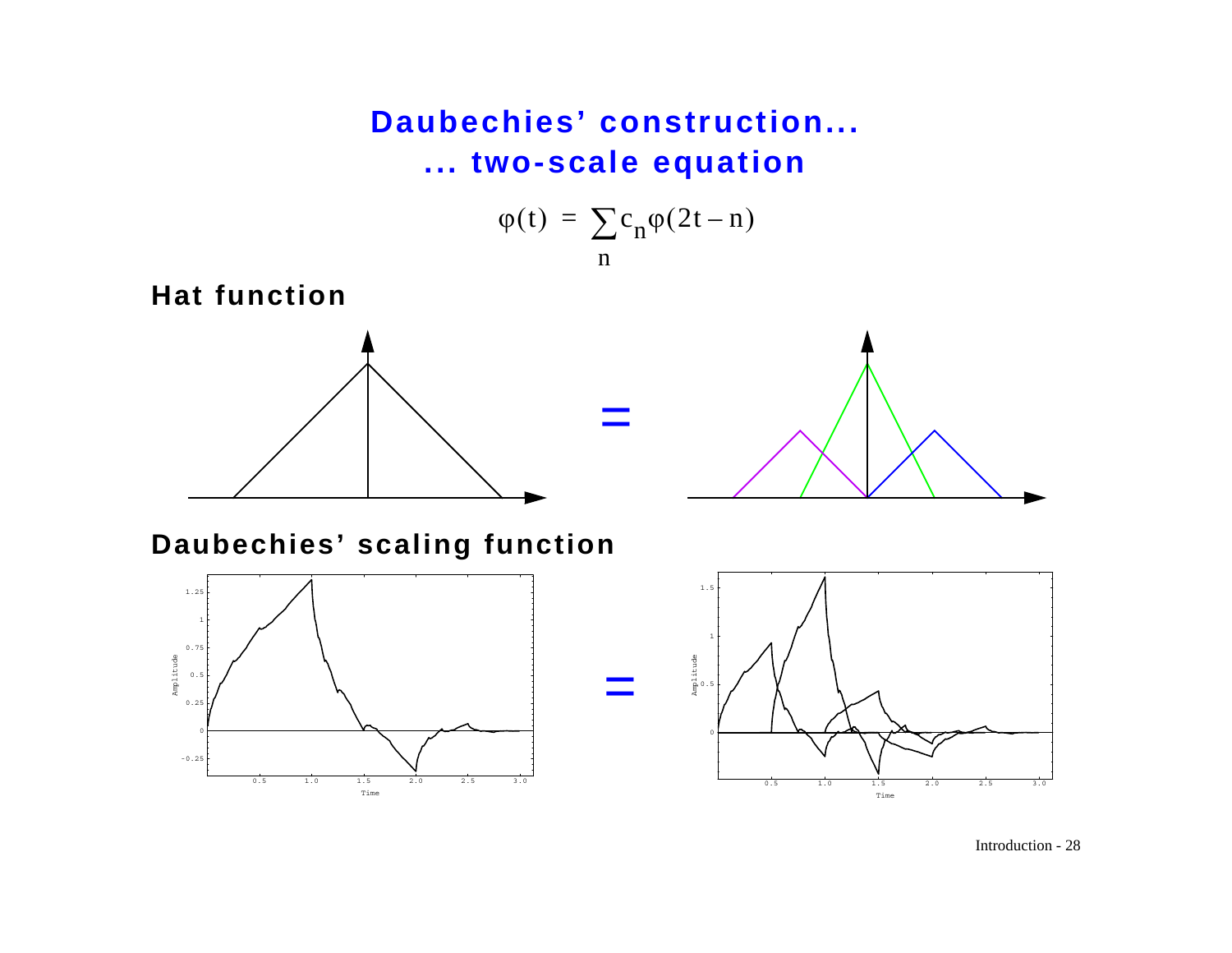### **Not every discrete scheme leads to wavelets**

![](_page_28_Figure_1.jpeg)

#### **How do we know which ones will?... wait and see...**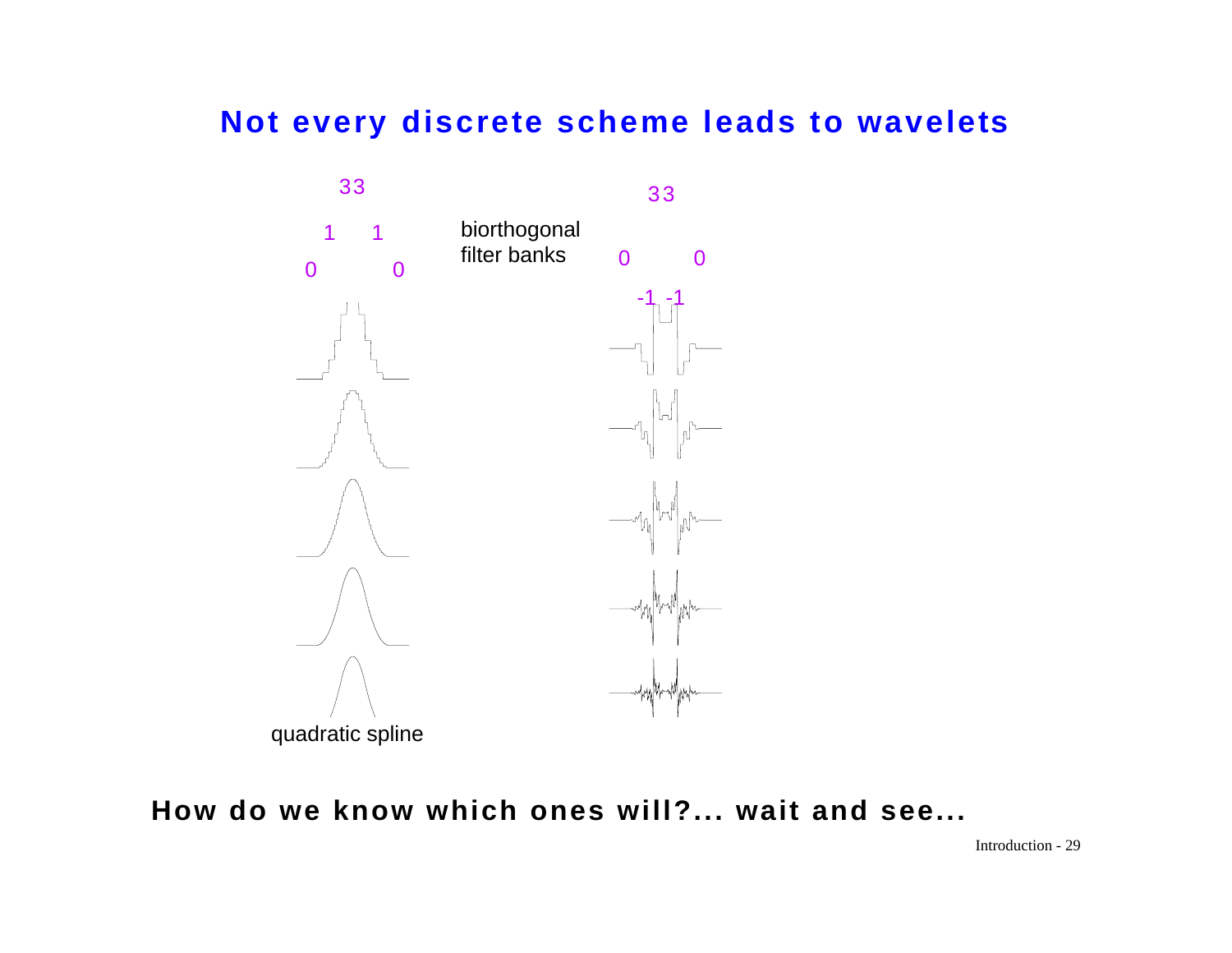# **Applications**

"That which shrinks must first expand."

Lao-Tzu, Tao Te Ching

**Compression Communications Denoising Graphics**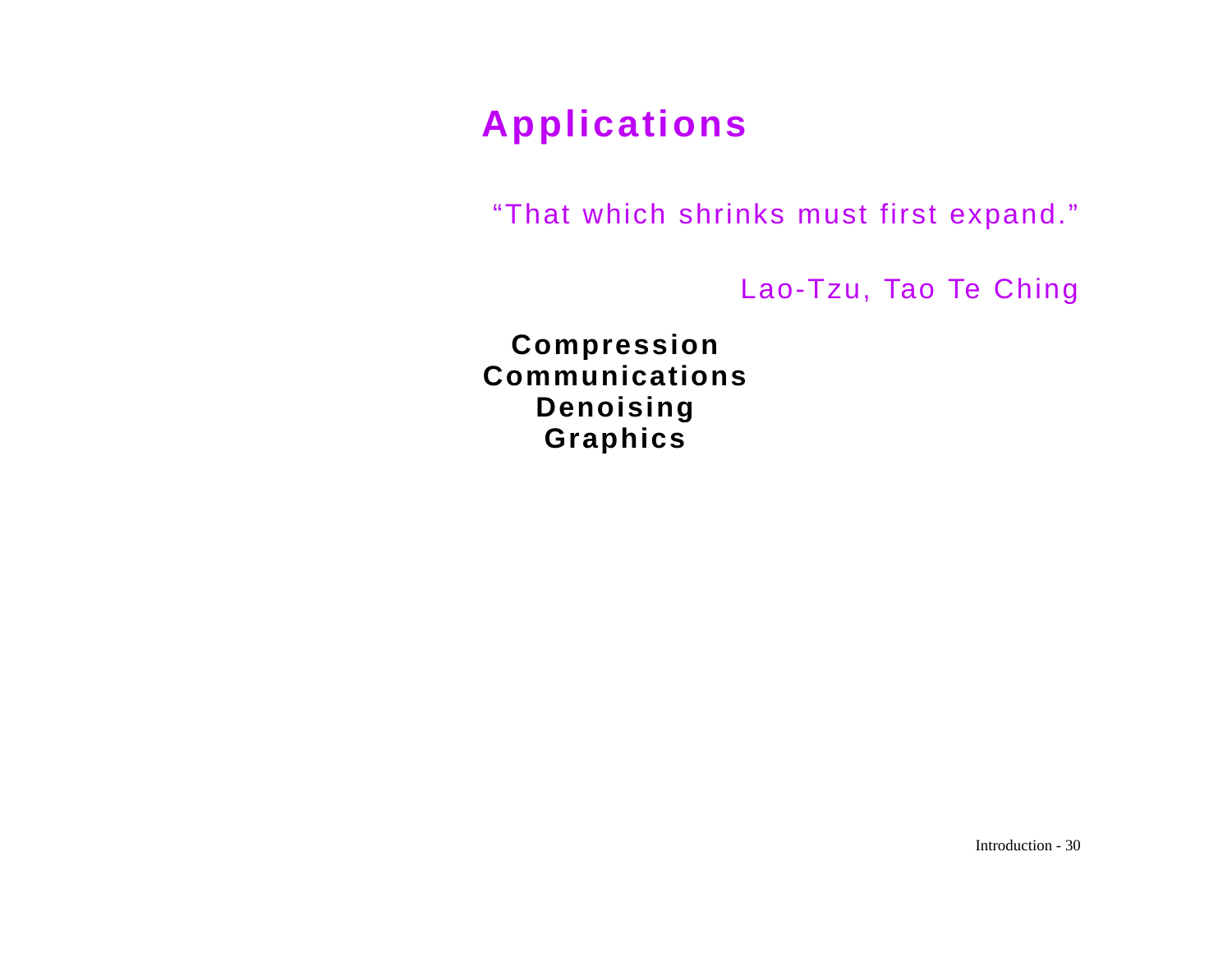## **What is multiresolution?**

![](_page_30_Figure_1.jpeg)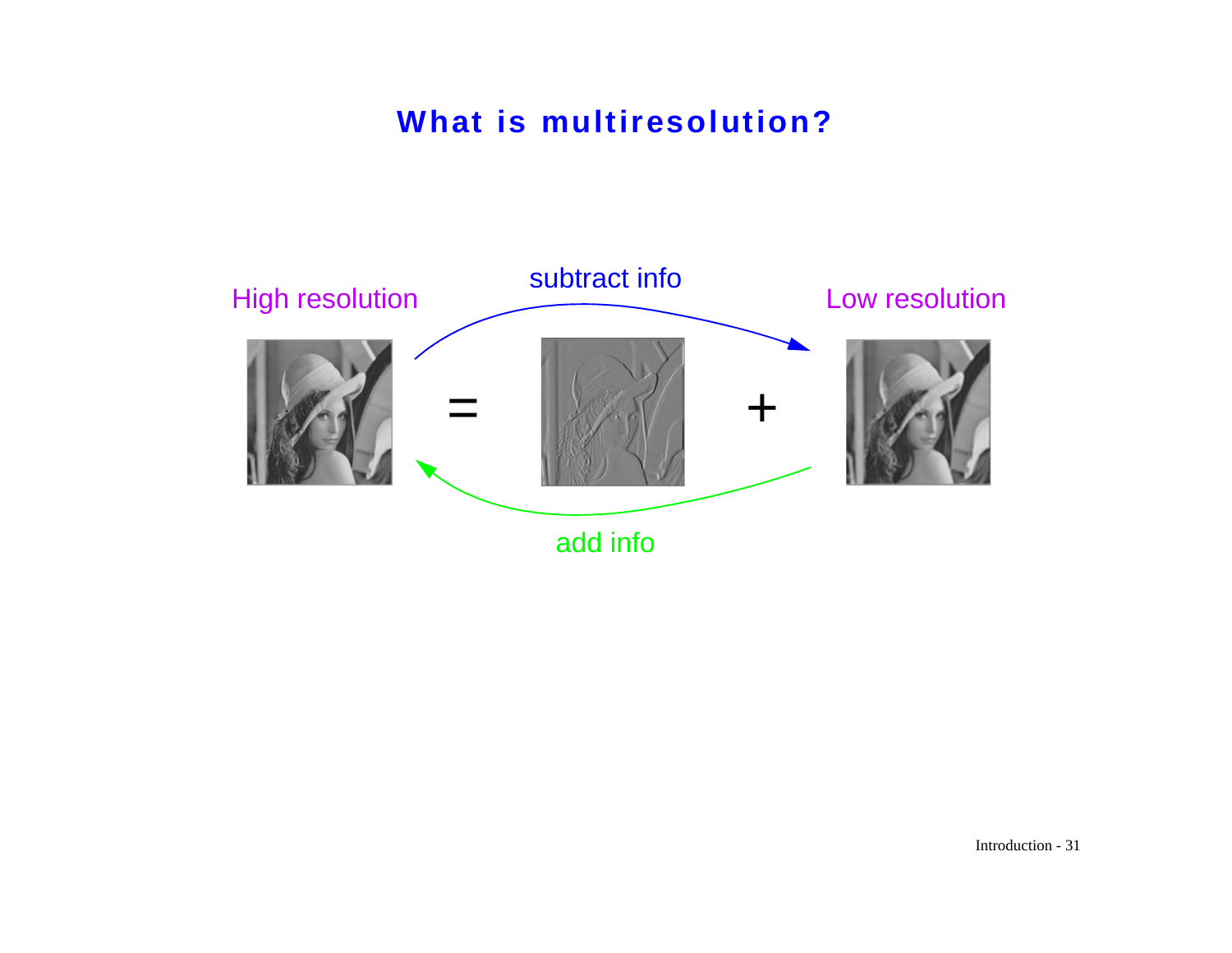## **... and why use multiresolution?**

#### **A number of applications require signals to be processed and transmitted at multiple resolutions and multiple rates**

- digital audio and video coding
- conversions between TV standards
- digital HDTV and audio broadcast
- remote image databases with searching
- storage media with random access
- MR coding for multicast over the Internet
- MR graphics

![](_page_31_Picture_9.jpeg)

**Compression: still a key technique in communications**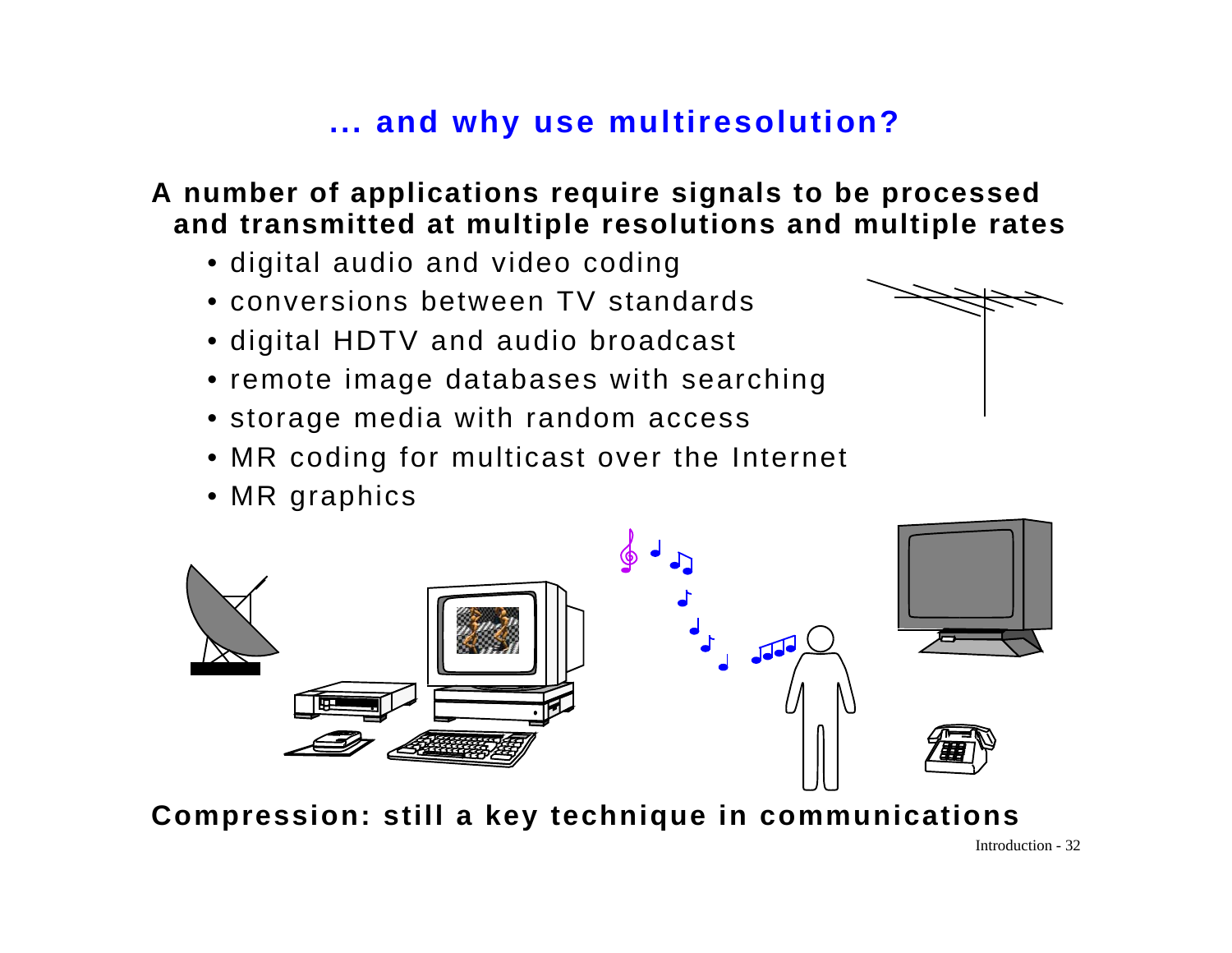## **Multiresolution compression... ... the DCT versus wavelet game**

#### **Question**

given Lena (you have never seen before), what is the ''best'' transform to code it?

### **Fourier versus wavelet bases**

- linear versus octave-band frequency scale
- DCT versus subband coding
- JPEG versus multiresolution

## **Multiresolution source coding**

- successive approximation
- browsing
- progressive transmission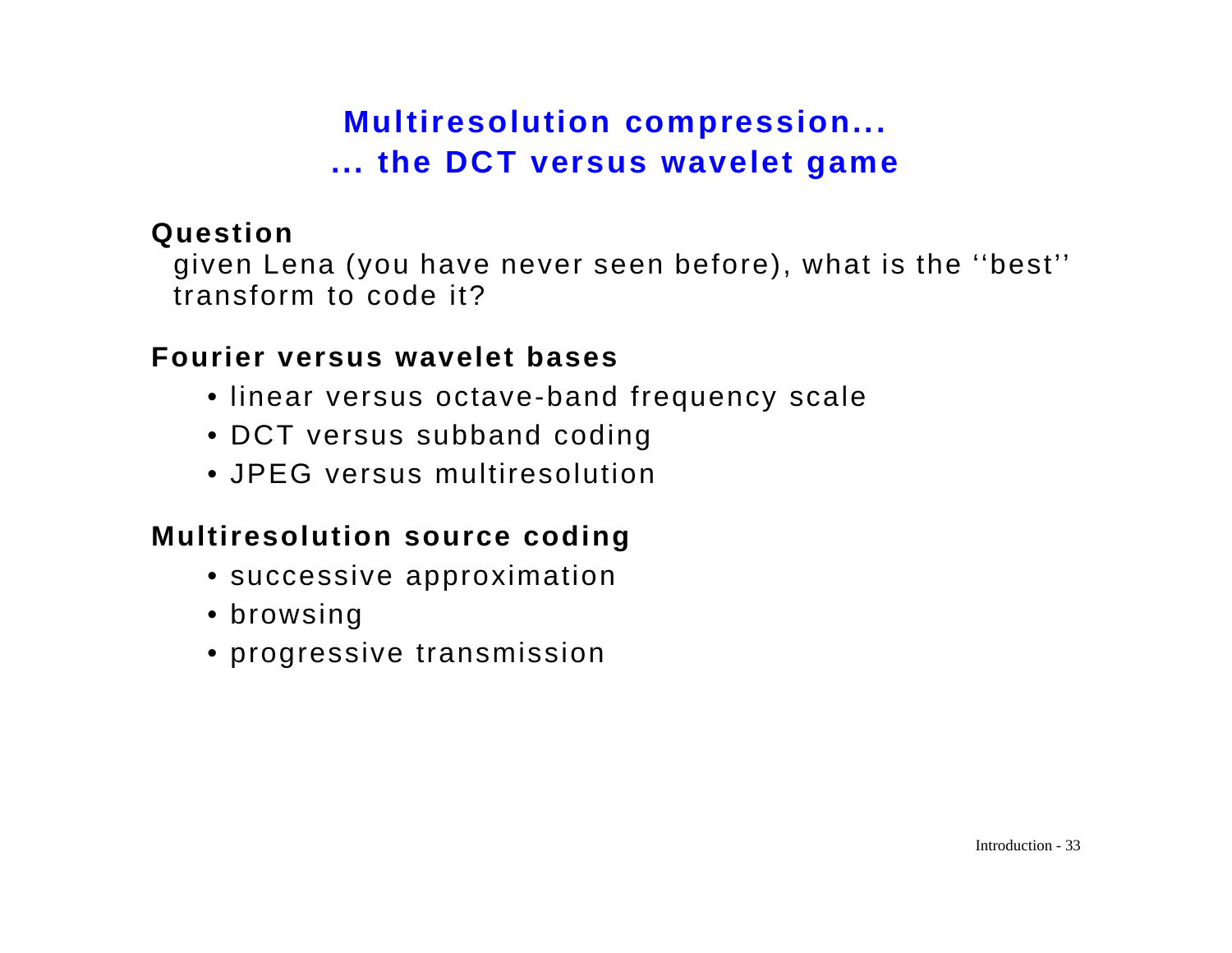## **Compression systems based on linear transforms**

**Goal: remove built-in redundancy, send only necessary info**

![](_page_33_Figure_2.jpeg)

- LT: linear transform (KLT, WT, SBC, DCT, STFT)
- Q: quantization
- EC: entropy coding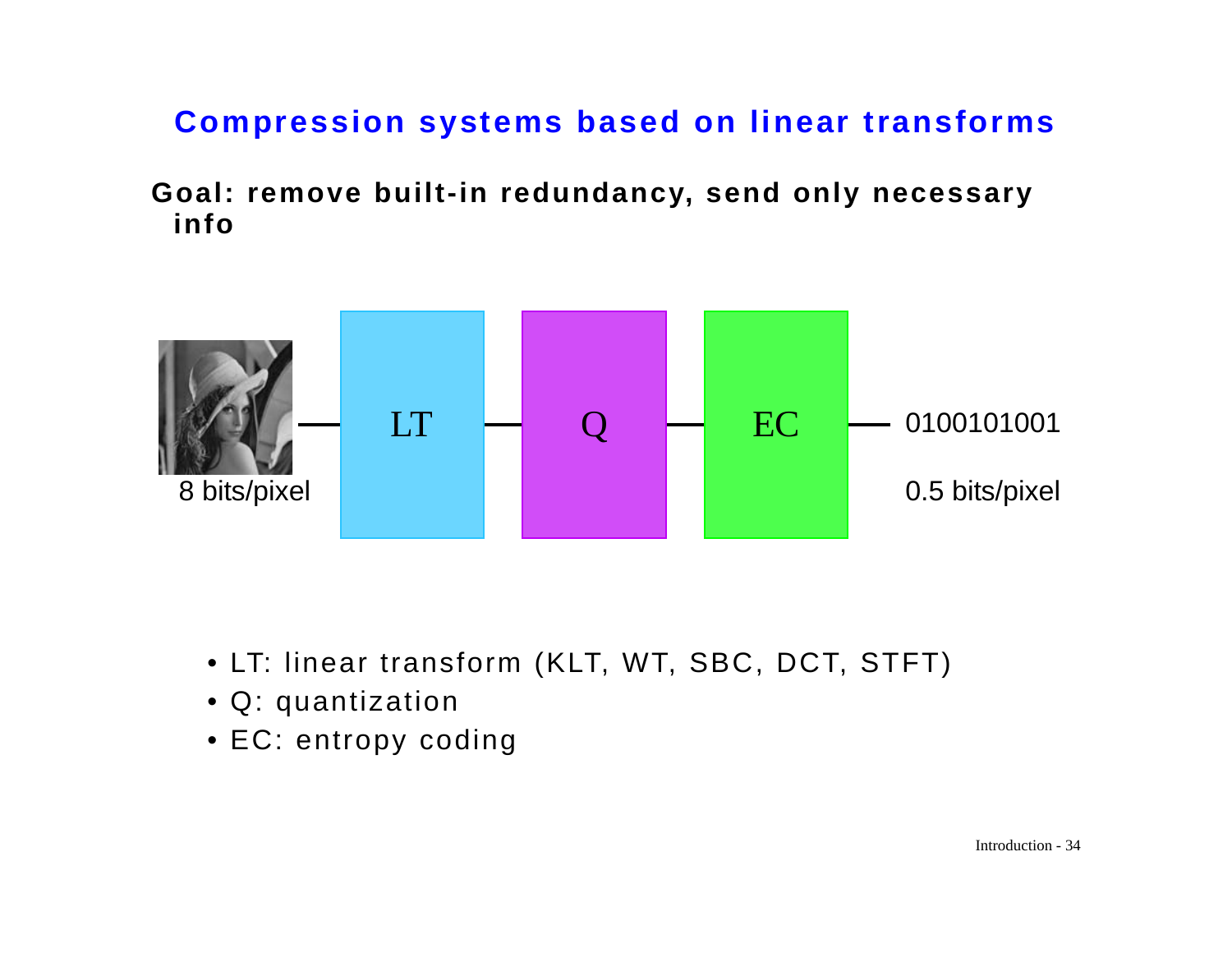## **Gibbs phenomenon**

## **"Blocking" effect in image compression**

![](_page_34_Picture_2.jpeg)

![](_page_34_Picture_3.jpeg)

#### **Wavelets**

- smooth transitions
- multiscale properties
- multiresolution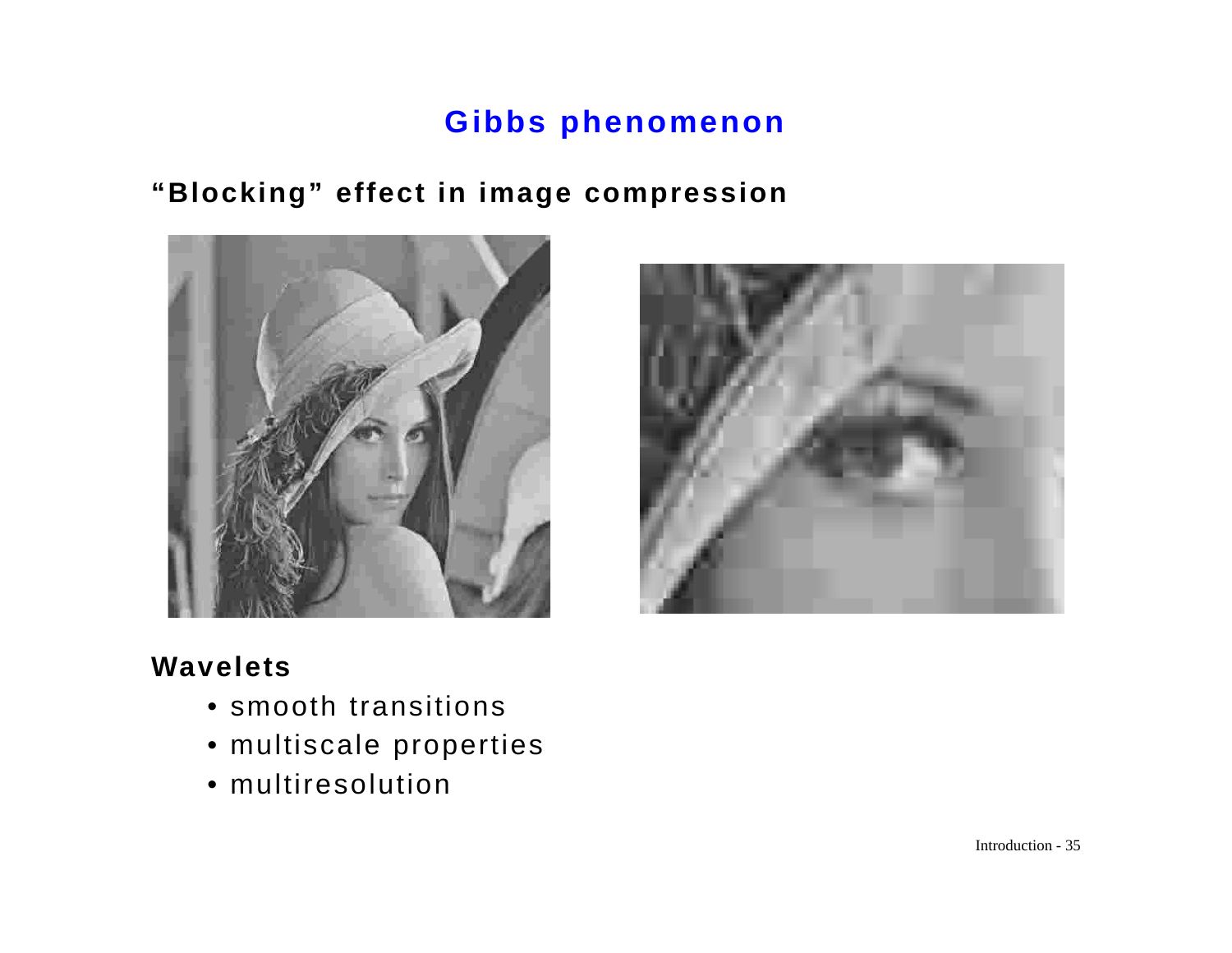## **A rate-distortion primer...**

### **Compression: rate-distortion is fundamental trade-off**

- more bitrate ⇒ less distortion
- less bitrate ⇒ more distortion

### **Standard image coder**

• operates at one particular point on D(R) curve

### **Multiresolution coder (layered, scalable)**

- travels rate-distortion curve (successive approximation)
- computation scalability

![](_page_35_Figure_9.jpeg)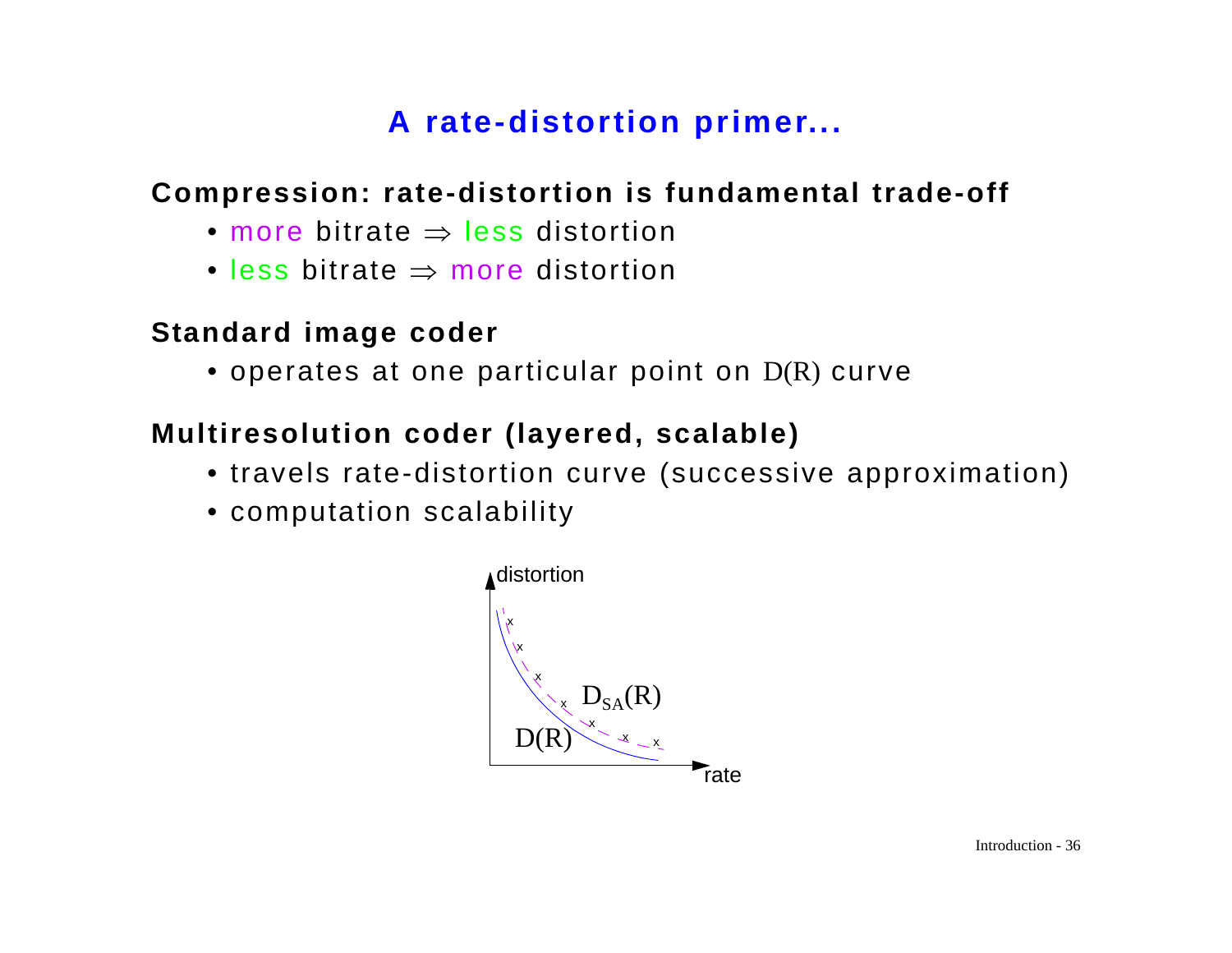## **Best image coder? ... wavelet based!**

#### **Shapiro's embedded zero-tree algorithm (EZW)**

![](_page_36_Figure_2.jpeg)

- standard wavelet decomposition (biorthogonal)
- bit plane coding and zero-tree structure
- beats JPEG while achieving successive approximation

![](_page_36_Figure_6.jpeg)

![](_page_36_Figure_7.jpeg)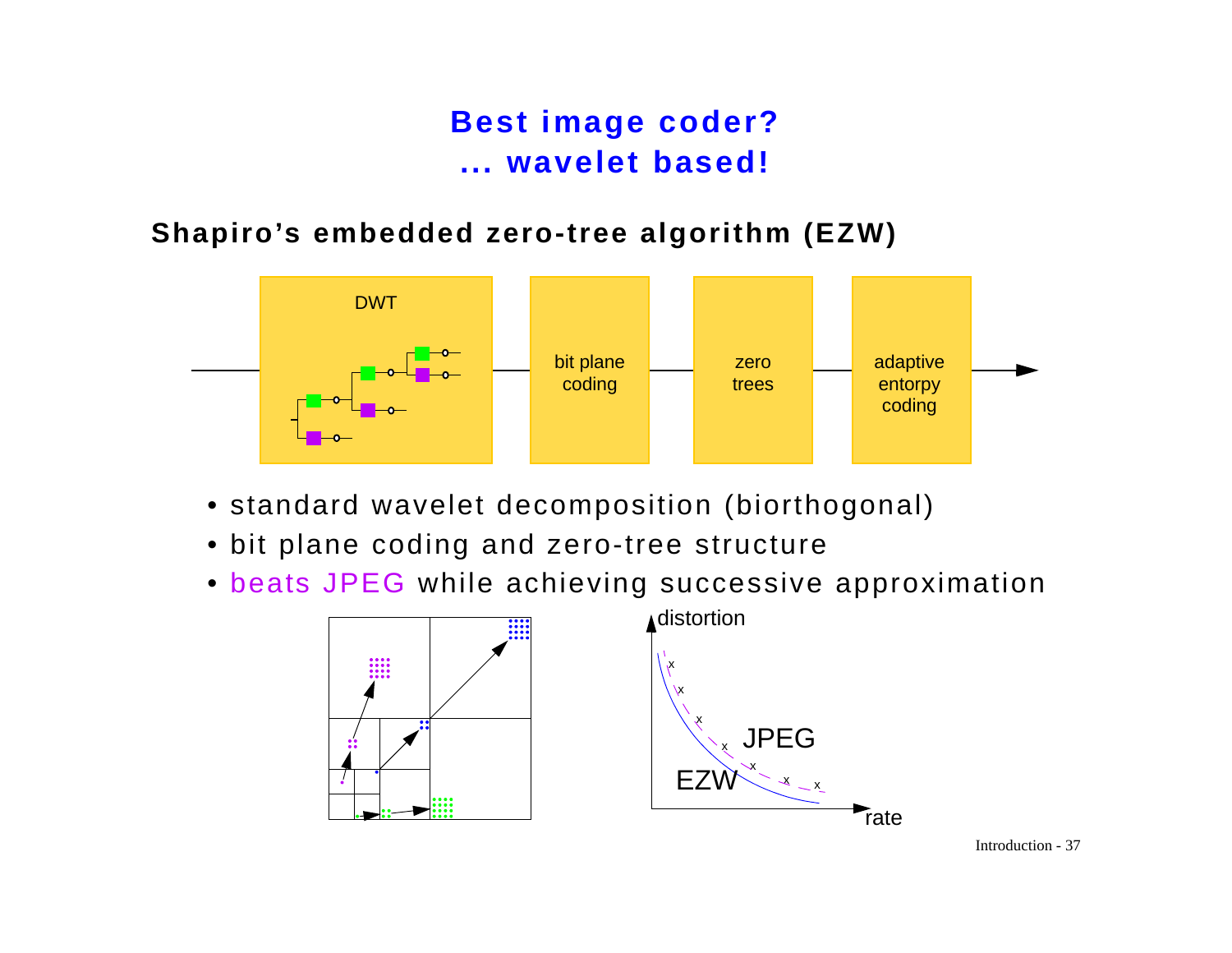## **Next image coding standard... JPEG 2000**

#### **All the best coders based on wavelets**

- 24 full proposals and a few partial ones
- 18 used wavelets, 4 used DCT and 5 used others
- top 75% are wavelet-based
- top 5 use advanced wavelet oriented quantization
- systems requirements ask for multiresolution

### **Final JPEG 2000 standard is wavelet based**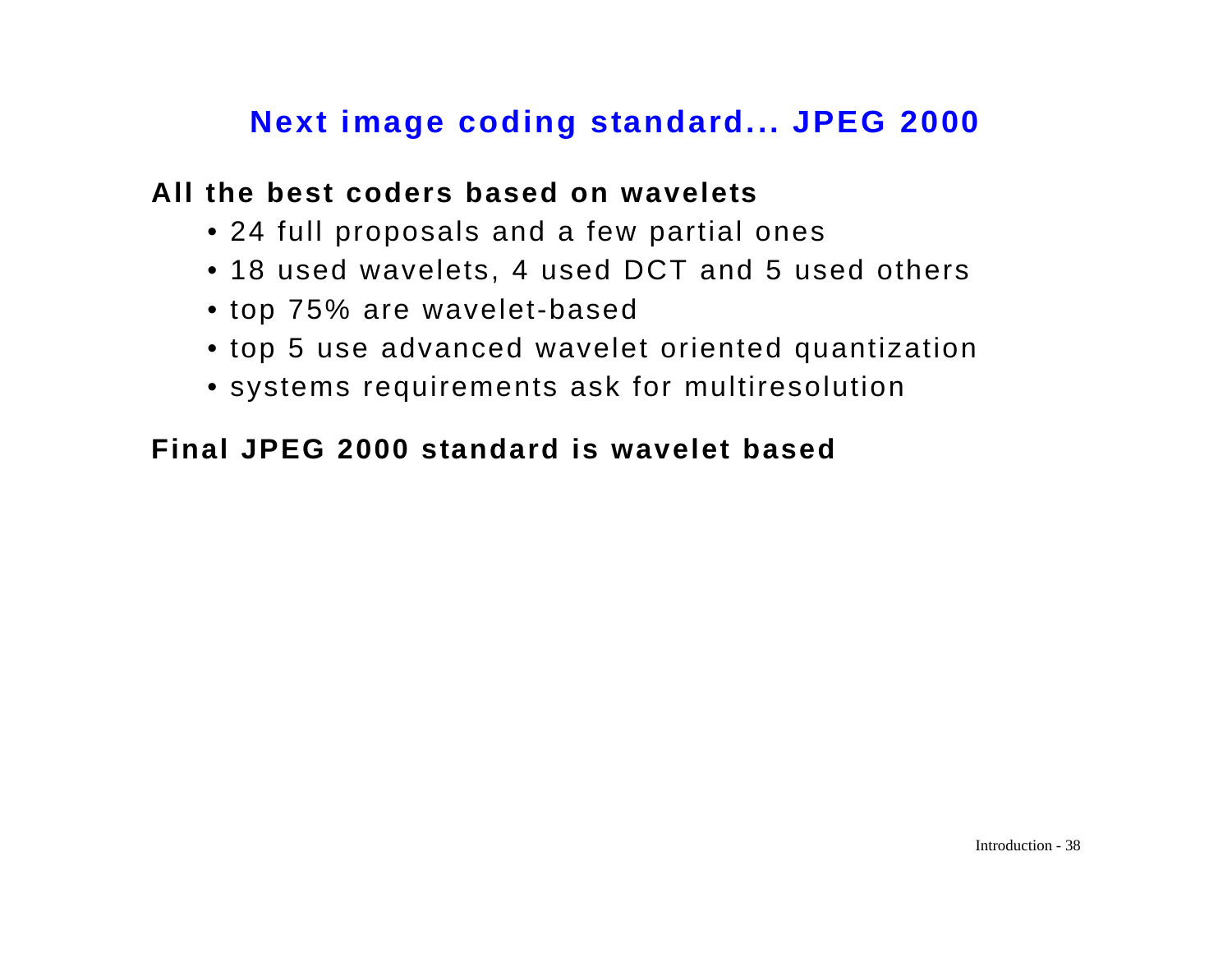# **Digital video coding**

![](_page_38_Figure_1.jpeg)

- signal decomposition for compression
- compatible subchannels
- tight control over coding error
- easy joint source/channel coding
- robustness to channel errors
- easy random access for digital storage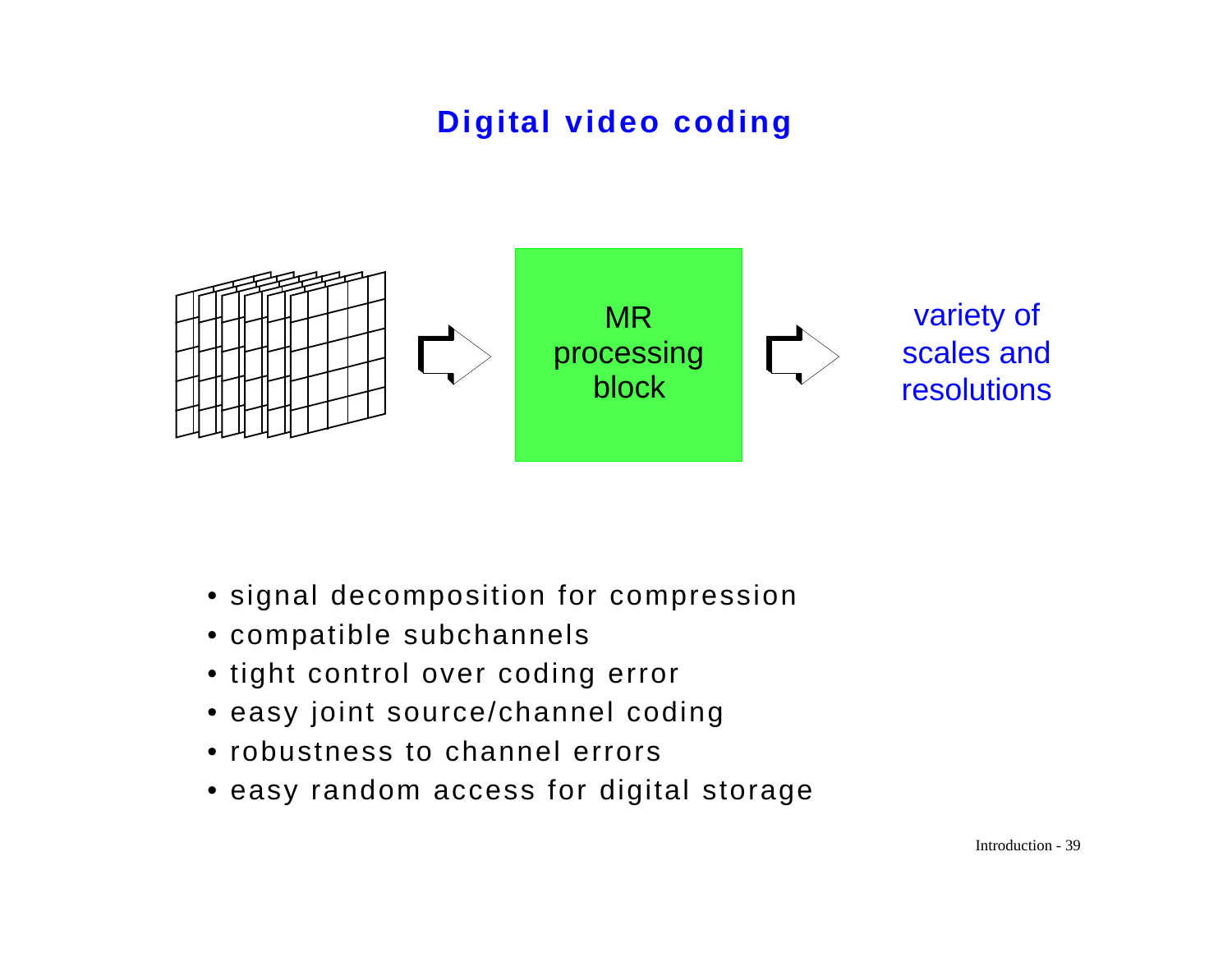#### **Conversion between TV formats**

![](_page_39_Picture_1.jpeg)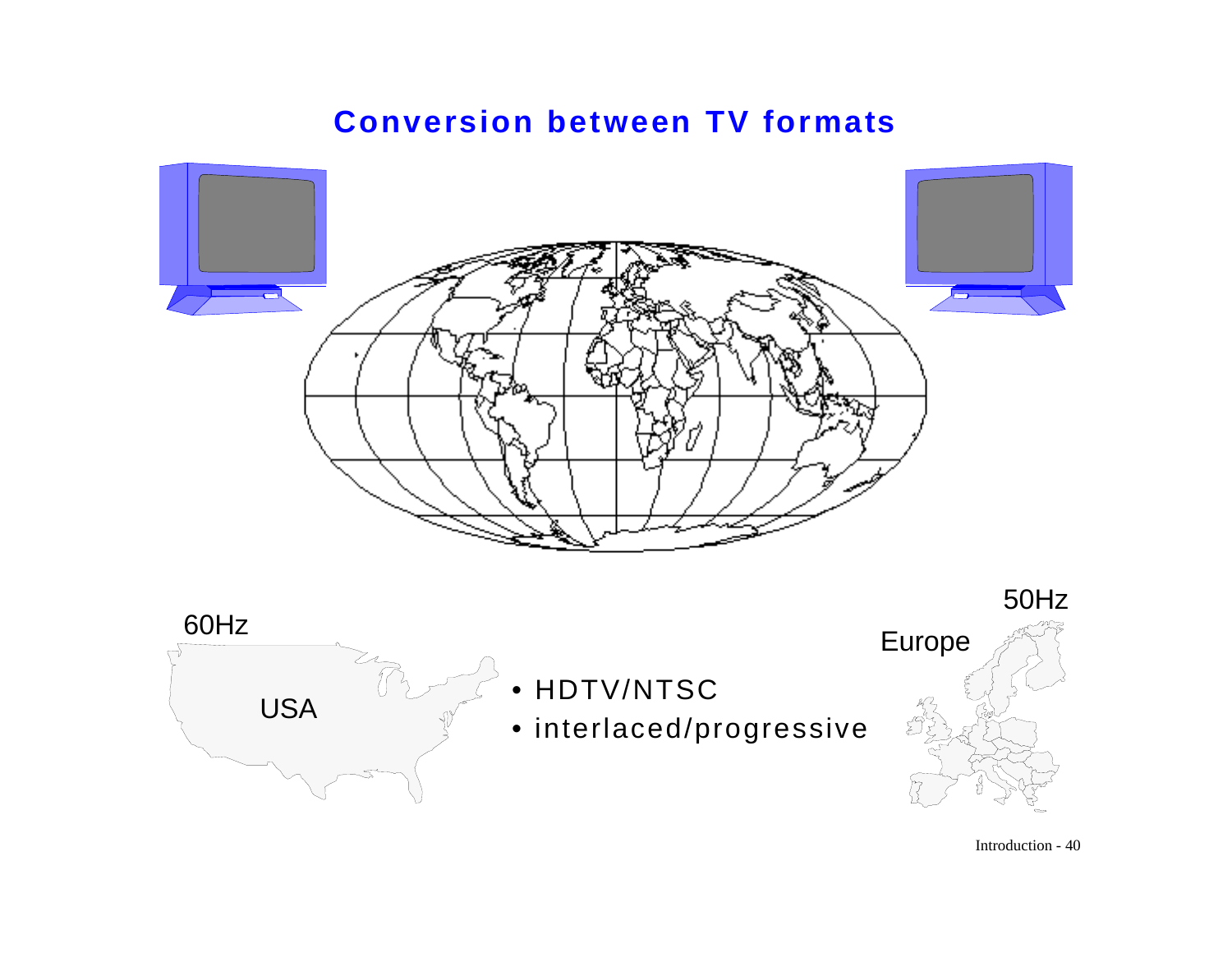## **Interaction of source and channel coding**

![](_page_40_Figure_1.jpeg)

![](_page_40_Picture_3.jpeg)

#### **full reconstruction coarse reconstruction**

![](_page_40_Picture_5.jpeg)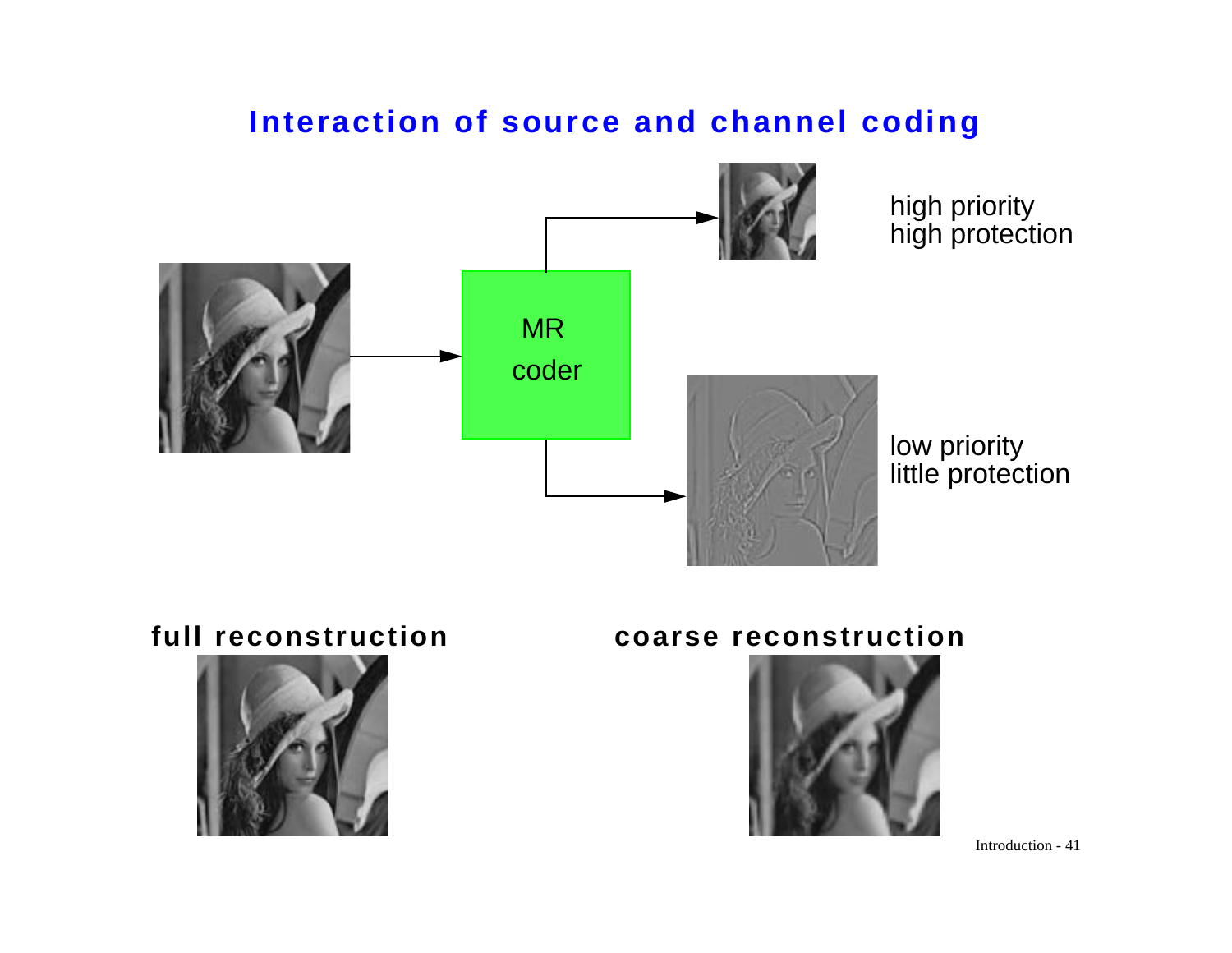## **MR transmission for digital broadcast**

### **Embedding of coarse information within detail**

![](_page_41_Figure_2.jpeg)

- cloud: carries coarse info
- satellite: carries detail
- blend MR transmission with MR coding

**Trade-off in broadcast ranges [miles]**

![](_page_41_Figure_7.jpeg)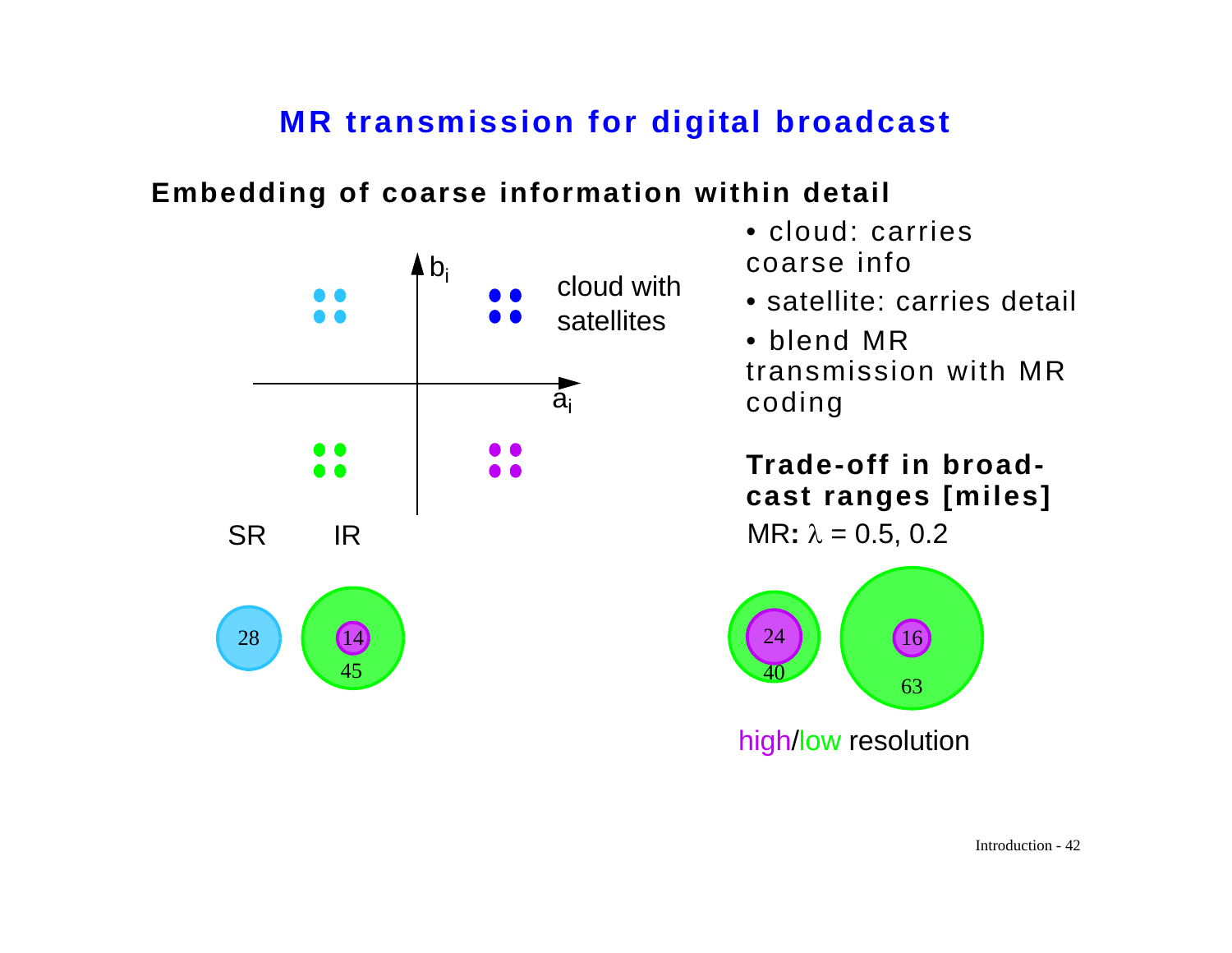## **MR coding for multicast over the Internet**

''I want to say a special welcome to everyone that's climbed into the Internet tonight, and has got into the MBone --- and I hope it doesn't all collapse!''

Mick Jagger, Rollings Stones on Internet,11/18/94

### **Motivation: Internet is a heterogeneous mess!**

## **Video multicast over Mbone**

- video by VIC
- software encoder/decoder
- learning experience (seminars...)

### **Heterogeneous user population**

**On-going experience**

![](_page_42_Picture_10.jpeg)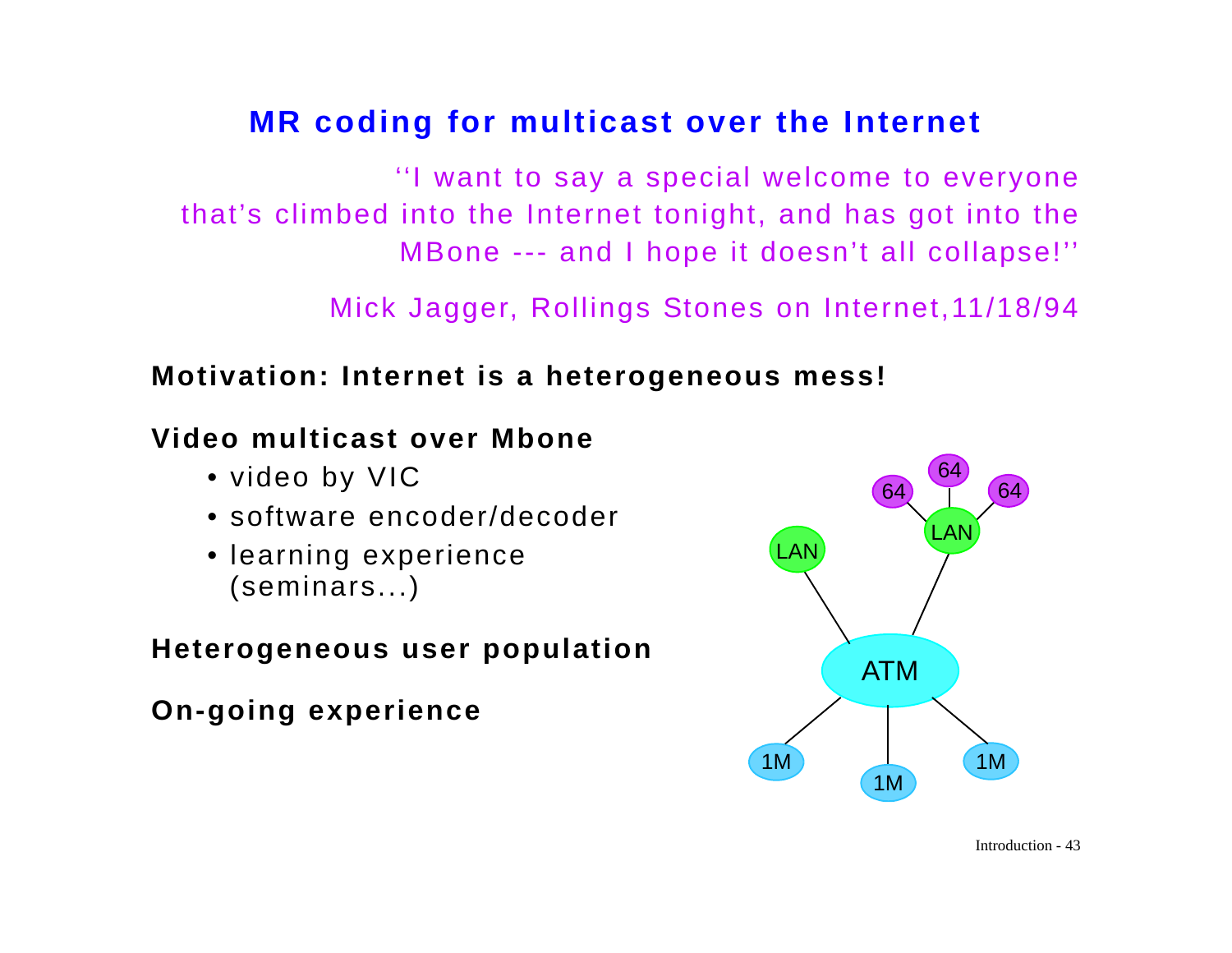## **MR coding for multicast over the Internet**

### **Fact: different users receive different bit rates**

• transmission heterogeneity

## **Different users absorb different bit rates**

• computation heterogeneity

## **Solution: layered multicast trees**

- different layers are transmitted over independent trees
- automatic subscribe/unsubscribe
- dynamic quality management

![](_page_43_Figure_9.jpeg)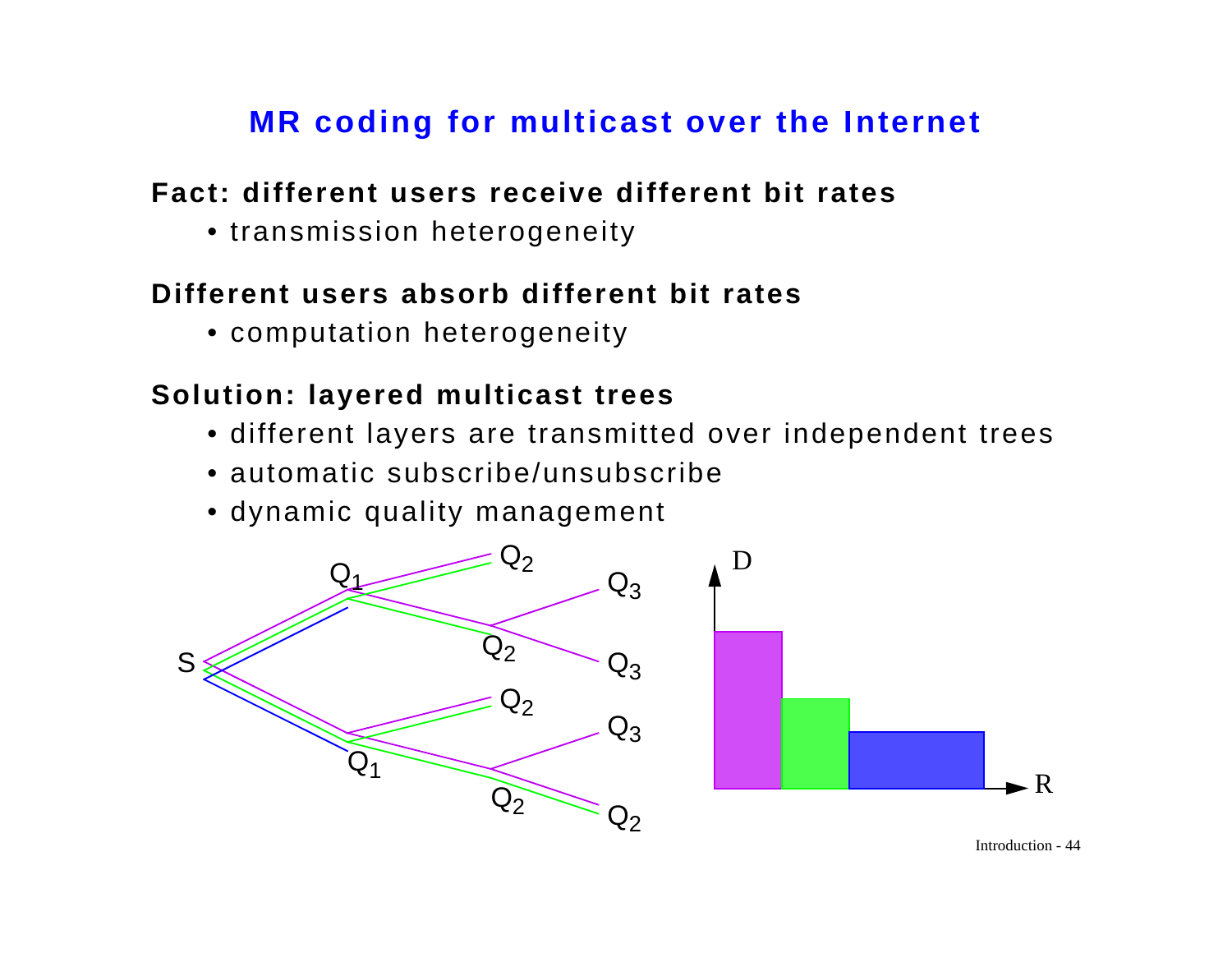## **Remote image databases with browsing**

![](_page_44_Picture_1.jpeg)

Introduction - 45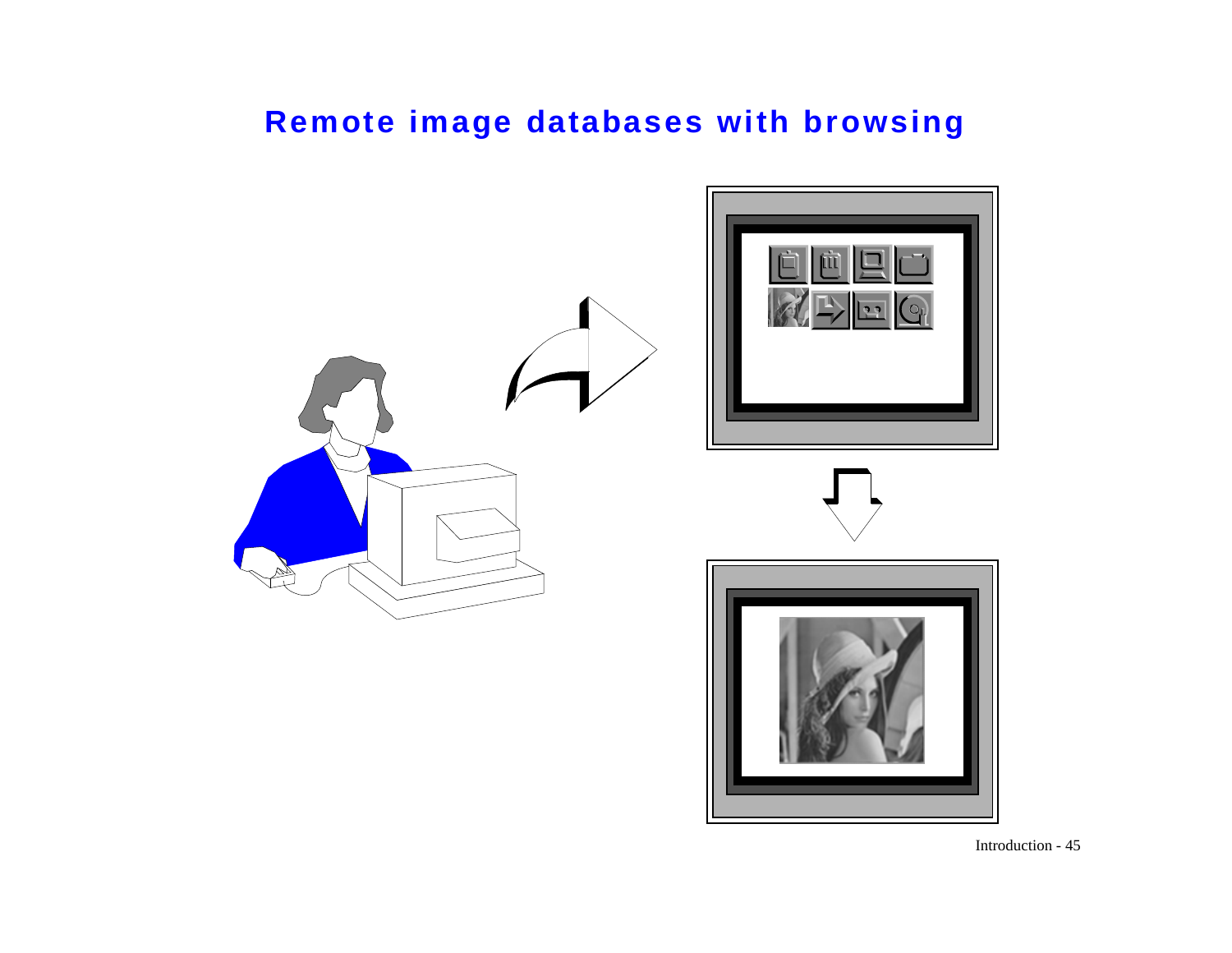## **Multiresolution graphics**

### **Example: optimize quality (distortion) for a target rate**

![](_page_45_Figure_2.jpeg)